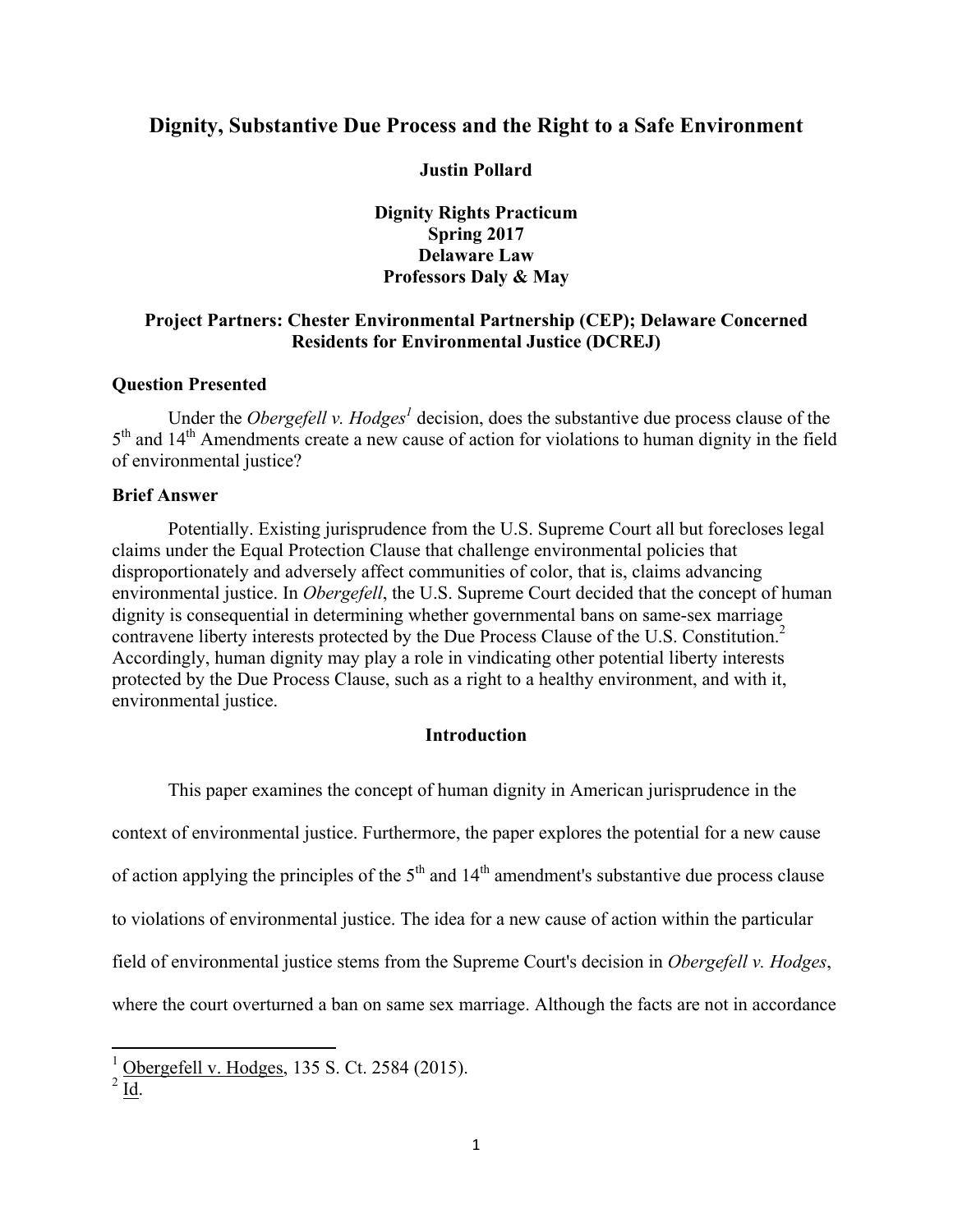with one another, the legal principles the court applied in *Obergefell* may also apply to different contexts based upon similar violations.

The premise of the paper is founded upon human dignity. Dignity serves as a foundational concept in many constitutions but rarely is it applied in a concrete legal doctrine. The reason for dignity being elusive to legal doctrine is due to the character of the concept of dignity being amorphous and not easily definable. Dignity, however, draws many parallels to legal concepts that are already employed such as freedom, liberty and privacy. Therefore, this paper will define dignity by examining how it is employed in a legal context in other jurisdictions, then it will apply the definition of dignity to established legal concepts that are used in America to be able to apply dignity as a legal doctrine.

This paper attempts to apply the concept of dignity to the subject of environmental justice. This is necessary after a Supreme Court ruling that removed the equal protection cause of action against environmental justice violations. Applying the concept of dignity to environmental justice may provide an alternative substantive argument against violations of environmental justice.

# **I. Environmental Justice Provides a Context for Understanding Why a Right to Dignity is Necessary.**

#### **A. Defining Environmental Justice**

The environmental justice cause provides a context for understanding violations to human dignity and identifies the necessity for defining dignity in a legal context. The Environmental Protection Agency defines environmental justice as the fair treatment and meaningful involvement of all people regardless of race, color, national origin, or income with respect to the development, implementation, and enforcement of environmental laws,

<sup>2</sup>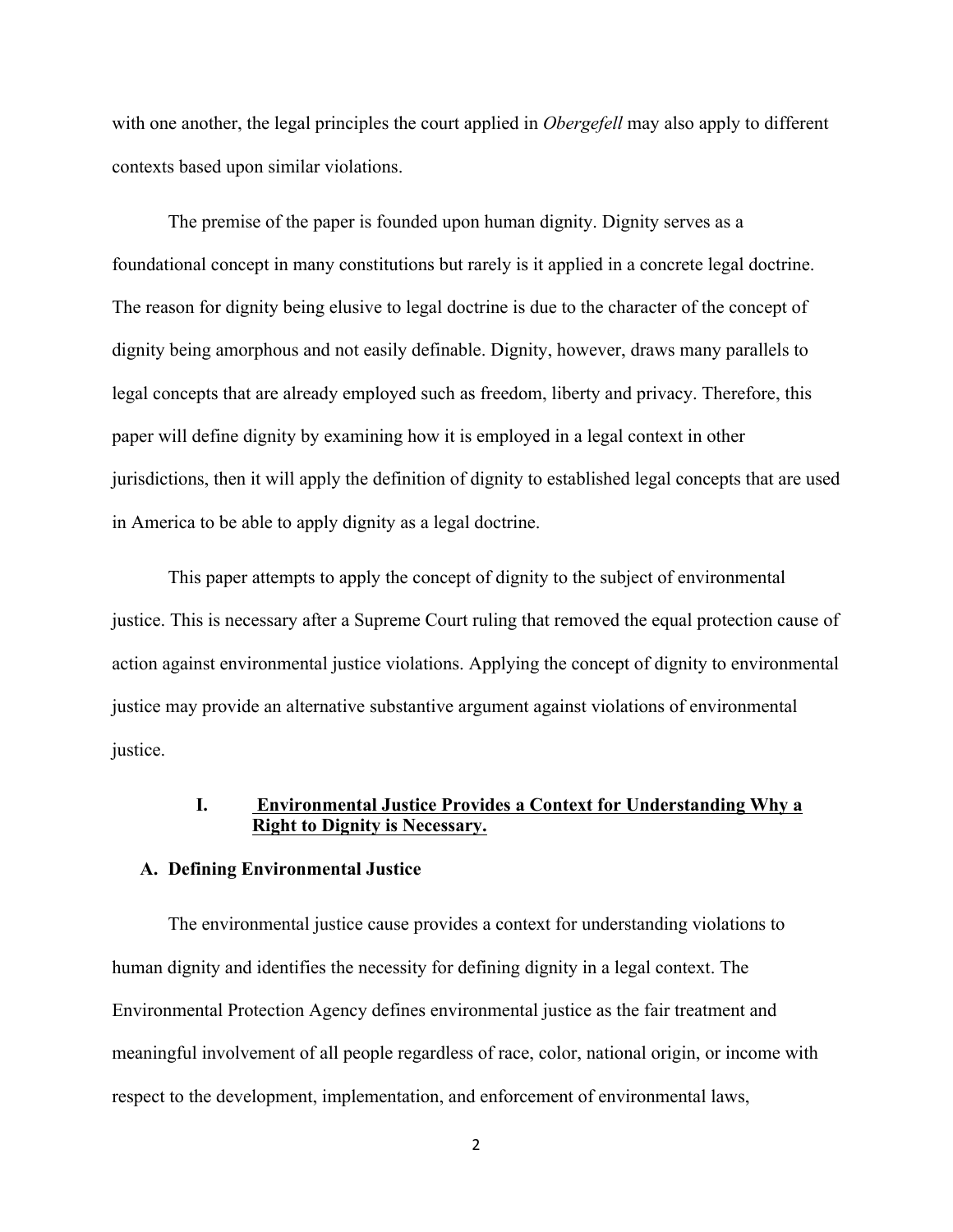regulations, and policies.<sup>3</sup> The underlying issue pertaining to environmental justice is the inequitable distribution of environmental hazards to communities of color or low-income communities.

Racial and economic inequalities are the substance of violations in environmental justice. In 1987 the United Church of Christ's Commission for Racial Justice published a report, *Toxic Wastes and Race in the United States,* showing that the racial composition of a neighborhood is the single most important factor in determining where a toxic waste facility is sited.<sup>4</sup> These communities are targeted by industries due to their lack of voice or political power. Commercial industries take advantage of impoverished communities by building waste disposals that pollute their immediate environment and subsequently jeopardize their health and safety.

Due to the Clean Air Act section  $11r(2)$ , a facility that creates the waste hazard site must submit a Risk Management Plan to the  $EPA$ .<sup>5</sup> This plan consists of a vulnerability zone that is the maximum possible area where people could be harmed by a worst-case release of certain toxic or flammable chemicals. <sup>6</sup> The vulnerability zone is a radius distance around the facility and the people outside these zones, which are enclosed by fences, are subject to a potential destructive event, or an on-going air, water and land pollution which compromises health and safety.<sup>7</sup>

 $\frac{3}{4}$  https://www.epa.gov/environmentaljustice.<br> $\frac{4}{1}$  http://deohs.washington.edu/environmental-justice.<br> $\frac{5}{1}$  Environmental Justice and Health Alliance for Chemical Policy Reform, Who's in Danger? Race, Poverty and Chemical Disasters: A demographic Analysis of Chemical Disaster Vulnerability Zones (May, 2014).<br> $\frac{6}{\pi}$  Id.  $\frac{7}{\pi}$  Id. at 2.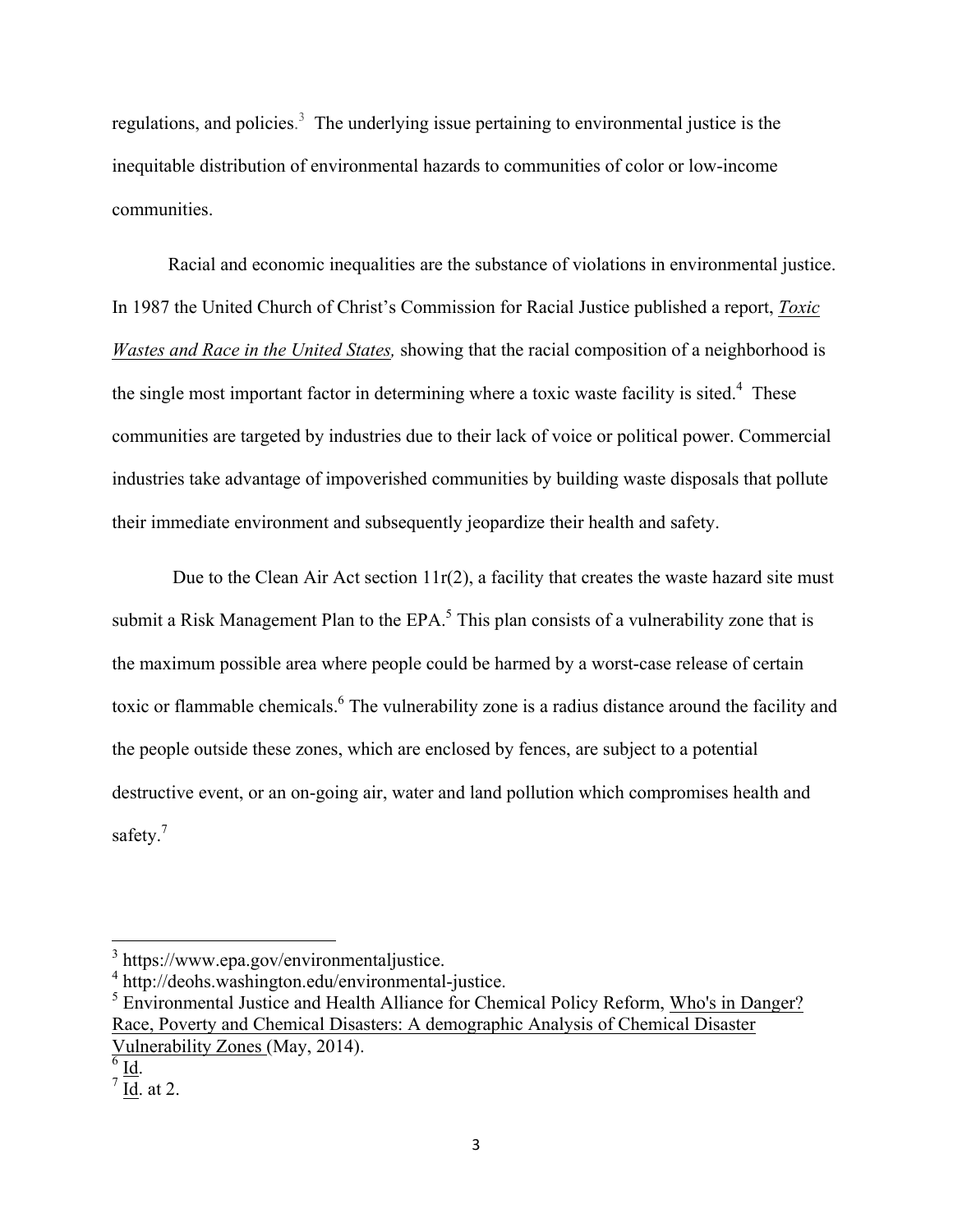Waste facilities create dangerous environments for those who live within proximity to them. For example, PVC plants disburse approximately 500,000 pounds of vinyl chloride, which is a known carcinogen, and many other toxins into the atmosphere each year making communities around these plants more susceptible to air pollution.<sup>8</sup> Another well-known example of the danger these waste disposal sites can bring to a community was evident in the Chevron incident in Richmond California.<sup>9</sup> On August 6, 2012, the Chevron Refinery caught fire and more than 15,000 residents had to seek treatment at area hospitals with respiratory problems because of the smoke and toxic fumes.<sup>10</sup> Approximately eighty percent of people living within a mile of the Chevron refinery are people of color, and a quarter of them live below the poverty  $line<sup>11</sup>$ 

Environmental pollution and health are not the only factors to consider when assessing the substantial negative impact upon these communities. Social and economic considerations will also contribute to the loss of dignity. For instance, residents of the fence line zones have average home values 33% below the national average, household incomes are 22% below the national average and the poverty rate is  $50\%$  higher than the US average as a whole.<sup>12</sup> In terms of disparity, the percentage of blacks living in fence line zones is 75 % greater than the U.S. as a whole, and the percentage for Latinos is 60  $\%$  greater.<sup>13</sup>

<sup>&</sup>lt;sup>8</sup>http://www.chej.org/pvcfactsheets/Environmental Justice and the PVC Chemical Industry.ht ml.<br><sup>9</sup> Environmental Justice and Health Alliance for Chemical Policy Reform, supra note 6.<br><sup>10</sup> Id at 5.

 $\frac{11}{12}$  <u>Id</u>. at 16.<br> $\frac{12}{13}$  Id. at 26.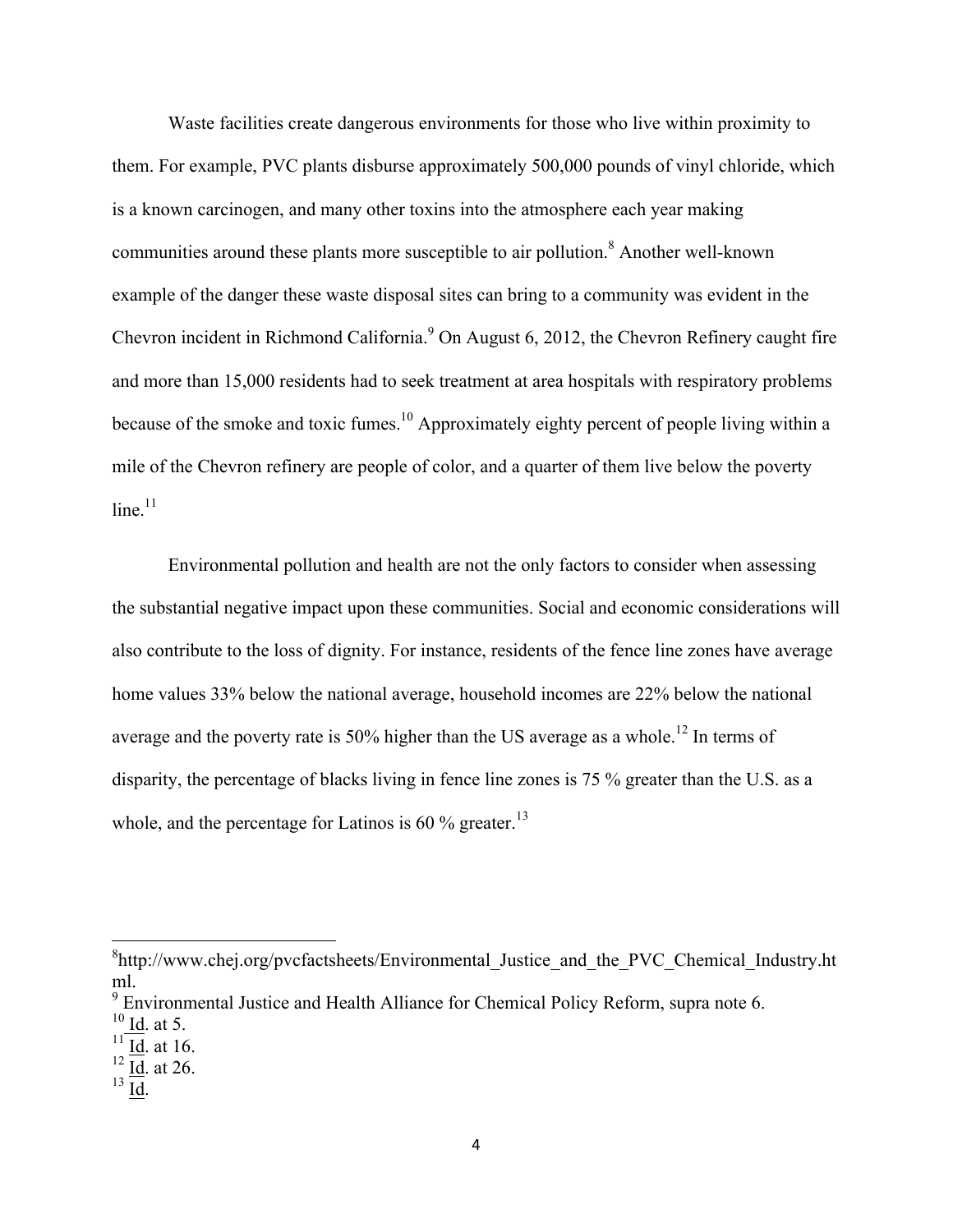#### **B. Environmental Justice and the Law**

The usual practice for filing a cause of action against a violator of environmental discrimination begins with title VI of the civil rights act of 1964. Section 601 of title VI provides that, "no person shall be subjected to discrimination under any covered program or activity on basis of race, color or national origin.  $\dots$  ."<sup>14</sup> Thus, a person can claim they were discriminated against and seek relief such as an injunction or damages. In regards to environmental discrimination, an individual can submit a claim under Title VI against, for example, a corporation that only builds refineries in low income or minority neighborhoods. The impact of the disparity would be enough to submit a claim.

In 2001, the Supreme Court heard a case, *Alexander v Sandoval*, which addressed an issue of discrimination.15 In *Sandoval*, the state of Alabama passed a law to declare English as the state official language.<sup>16</sup> Alabama's Department of Public Safety implemented an official policy to only administer a driver's license exam in English.17 Sandoval brought a class action under title VI, which prohibits discrimination in covered programs and activities, and because the Alabama Department of Public Safety received federal assistance, they were subject to title  $VI^{18}$ 

The Supreme Court, in reviewing Sandoval's case, held that Congress did not intend for discrimination based upon disparity alone and thus a disparity discrimination claim was

- 
- 
- 

<sup>&</sup>lt;sup>14</sup> 42 U.S.C.A. § 2000d (West).<br><sup>15</sup> Alexander v. Sandoval, 532 U.S. 275 (2001).<br><sup>16</sup> Id. at 278.<br><sup>17</sup> Id. <sup>18</sup> Id.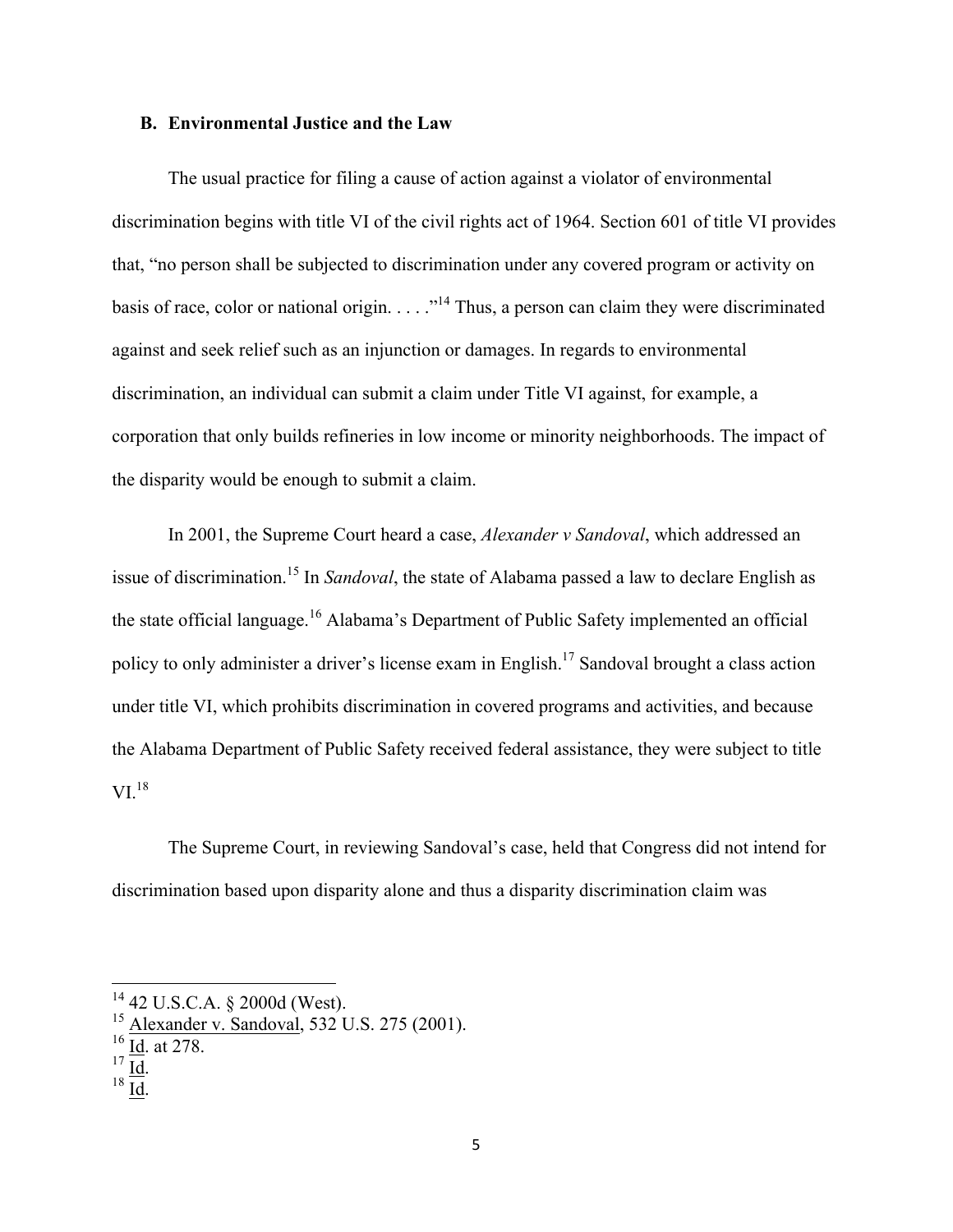insufficient for a private cause of action.<sup>19</sup> Rather, the person must base the private action upon intentional discrimination. A requirement to demonstrate intent presents a significant blow to the environmental justice cause.<sup>20</sup> Environmental justice is predicated upon evidence of disparity discrimination against racial minorities and low-income communities. On the other hand, when the threshold is intentional discrimination, as the Supreme Court determined it to be, cases will rarely make it to court because of the difficulty in proving a corporation intentionally built a refinery in a neighborhood based upon race, color or national origin.

The *Sandoval* decision immediately changed how environmental justice claims were adjudicated. In *South Camden Citizens in Action v. New Jersey Department of Environmental Protection*, a monumental win for the environmental justice cause was overturned because of the *Sandoval* decision.<sup>21</sup> South Camden Citizens in Action (SCCIA) were a group of minority activist from Camden, New Jersey that filed an injunction against the New Jersey Department of Environmental Protection (NJDEP) in an attempt to prohibit the construction of a cement facility. The SCCIA claimed the NJDEP violated its responsibility to enforce environmental laws by issuing a permit to St. Lawrence Cement Co. (SLC), to build the facility.

The construction of the facility presented environmental health risks to the citizens of South Camden. SLC's facility would emit certain pollutants in the air such as mercury, lead, manganese, nitrogen oxides, carbon monoxide, sulphur oxides and volatile organic compounds.<sup>22</sup>

<sup>&</sup>lt;sup>19</sup> Id. at 293.<br><sup>20</sup> Id.<br><sup>21</sup> S. Camden Citizens in Action v. New Jersey Dept. of Envtl. Protec., 254 F. Supp. 2d 486, 489 (D.N.J. 2003).<br><sup>22</sup> S. Camden Citizens in Action v. New Jersey Dept. of Envtl. Protec., 145 F. Supp. 2d 446, 450

<sup>(</sup>D.N.J. 2001), opinion modified and supplemented, 145 F. Supp. 2d 505 (D.N.J. 2001), rev'd, 274 F.3d 771 (3d Cir. 2001).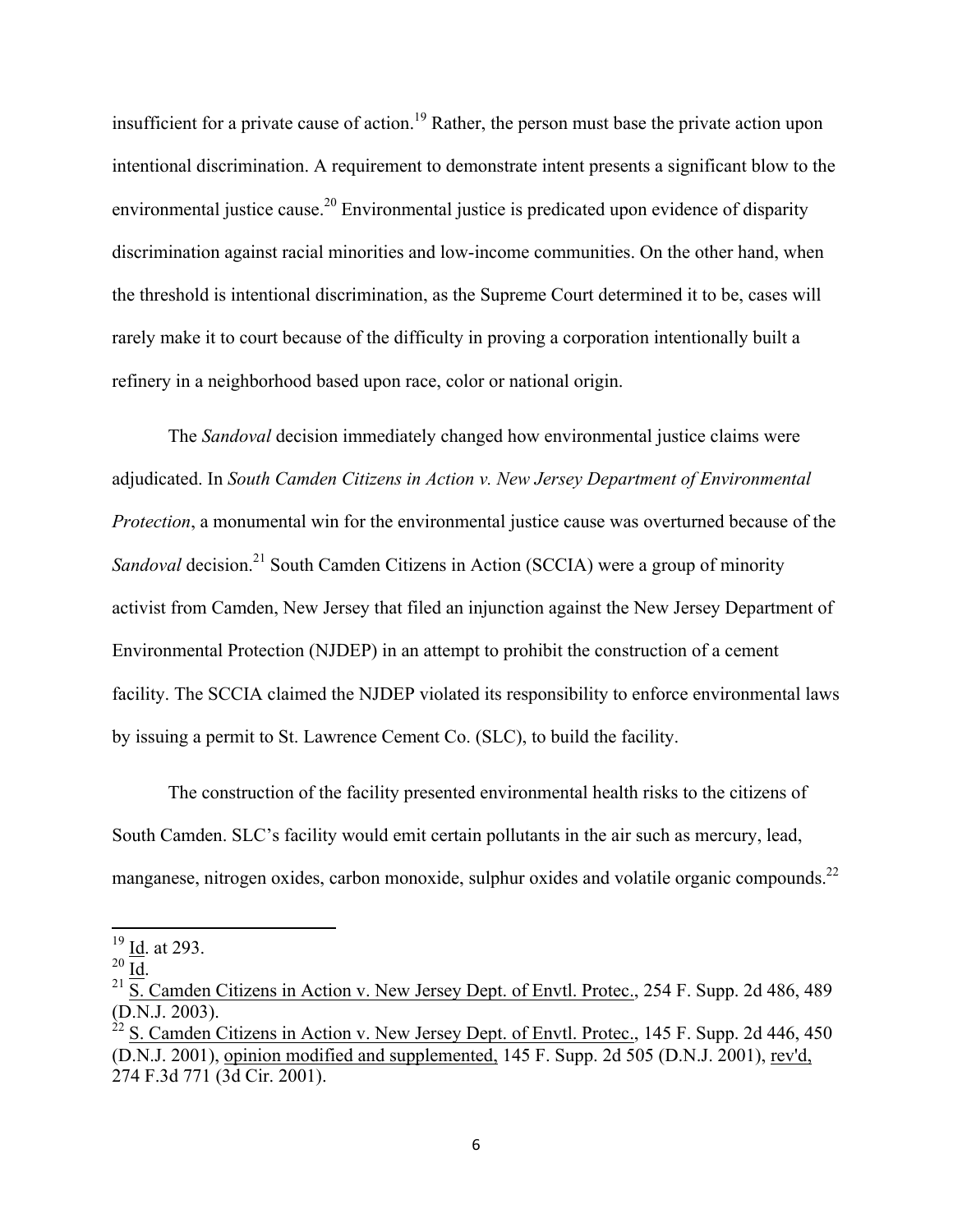The operations of the cement facility would also disrupt the neighborhood by the ingress of 35,000 inbound delivery trucks arriving at SLC's proposed facility and the egress of 42,000 outbound truck deliveries departing from the facility.23

These environmental issues would add to the environmental problems the citizens of Camden were already facing. The neighborhood was already occupied by the Camden County Municipal Utilities Authority, a sewage treatment plant, the Camden County Resource Recovery facility, a trash-to-steam plant, the Camden Cogen Power Plant, a co-generation plant, and two United States Environmental Protection Agency ("EPA") designated Superfund sites.<sup>24</sup> The environmental issues presented by these facilities contributed to making Camden County a "Community of Concern" due its disproportionate rates of asthma and lung cancer.<sup>25</sup>

The district court granted the injunction to the SCCIA by finding the SCCIA had established a "reasonable likelihood that the operation of the proposed cement grinding facility which would emit various pollutants and require the annual ingress and egress of nearly 80,000 delivery trucks would have an adverse, disparate impact on the residents of the Waterfront South neighborhood based on their race, color, or national origin."<sup>26</sup> Five days after that decision, *Sandoval* essentially overruled the "disparate impact" discrimination and determined that, in order to state a claim, the plaintiff must claim intentional discrimination.

As a result of the heightened criteria for submitting a claim for violations based upon discrimination, violations of environmental justice will make getting into court nearly impossible when the claim is based upon discrimination. However, disparity discrimination is just one way

 $\frac{^{23}}{^{24}}\frac{\text{Id}}{\text{Id}}$ . at 451.<br>
<sup>25</sup> Id. at 461.

<sup>&</sup>lt;sup>26</sup> SCCIA., 254 F. Supp. 2d at 490.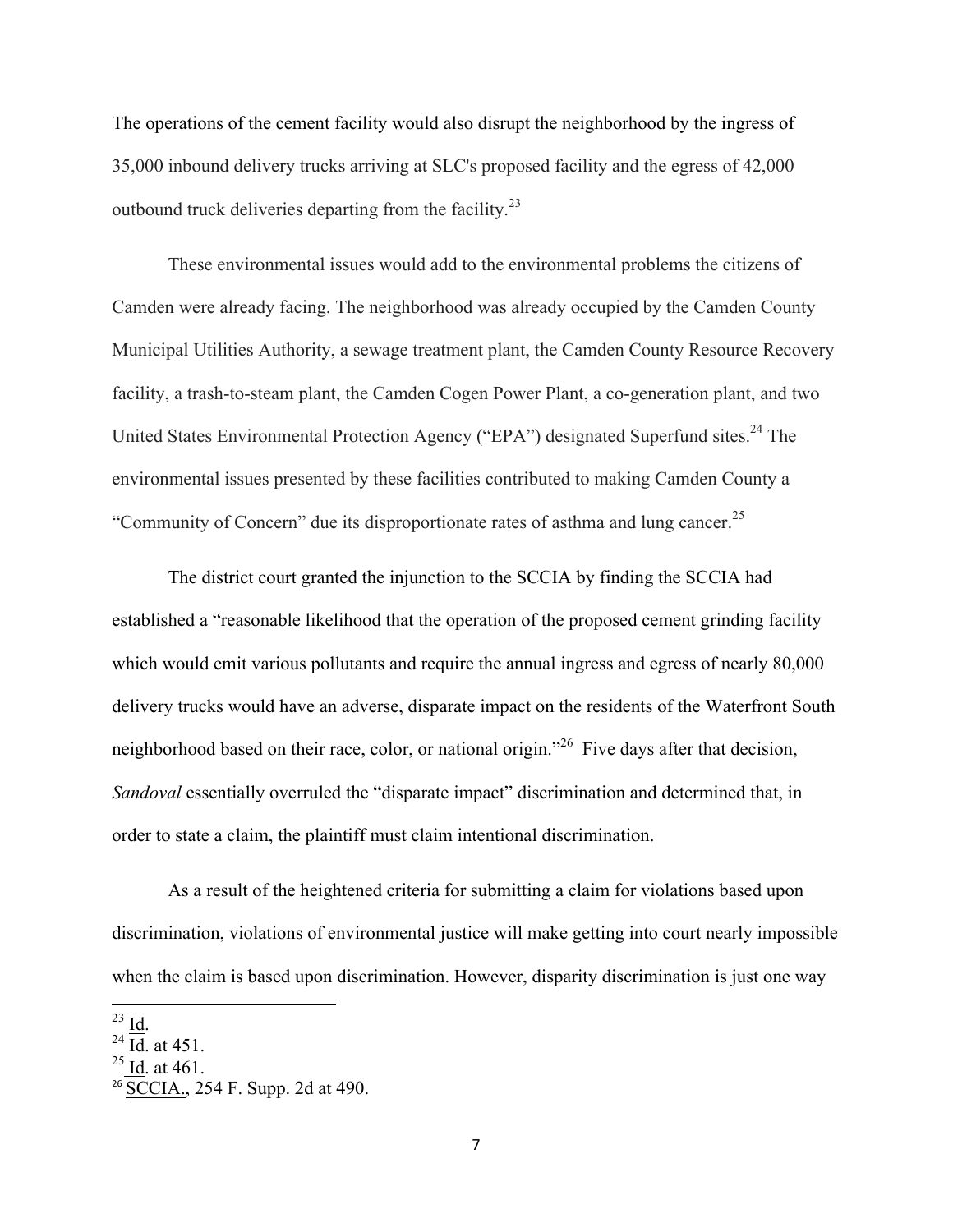to approach environmental justice. It is true people of color and low income communities are more susceptible to the indignities that environmental justice highlights, but all human beings are afforded safe, healthy environments, not just when there is disparity discrimination in application of environmental policy. Therefore, all people are granted the right to live in clean environments as a fundamental right, which may introduce a new cause of action to prevent the indignity suffered by living in a polluted environment.

### **II. Dignity**

Dignity contains varying definitions dependent upon the culture that is defining the word. Although not consistently defined, dignity possesses underlying concepts that constitutions contain in various societies. The two main concepts of dignity that are ubiquitous are: 1) each individual possessing an intrinsic worth that is not defined by their social status or contributions to society and 2) due to that intrinsic worth, each person maintains a right to defining the meaning of their existence.<sup>27</sup> These two characteristics provide a working definition for dignity that is necessary when trying to convert an amorphous term into a more concrete concept.

The next question concerning defining dignity would be to what extent is a person's dignity violated? When is the line crossed whereas the violated would be justified in seeking justice from the violator? The first concept, each person possessing an intrinsic worth, draws that line. Intrinsic worth assigns a value to the person's existence, and if there is a value to their existence then one does not have the right to interfere with that right of existence.<sup>28</sup> Interference with the right of another's existence is not limited to interfering with the actual life but also

<sup>&</sup>lt;sup>27</sup> Rex D. Glensy, The Right to Dignity, 43 Colum. Hum. Rights L. Rev. 65 (2011).

<sup>&</sup>lt;sup>28</sup> Elizabeth B. Cooper, The Power of Dignity, 84 Fordham L. Rev. 3 (2015).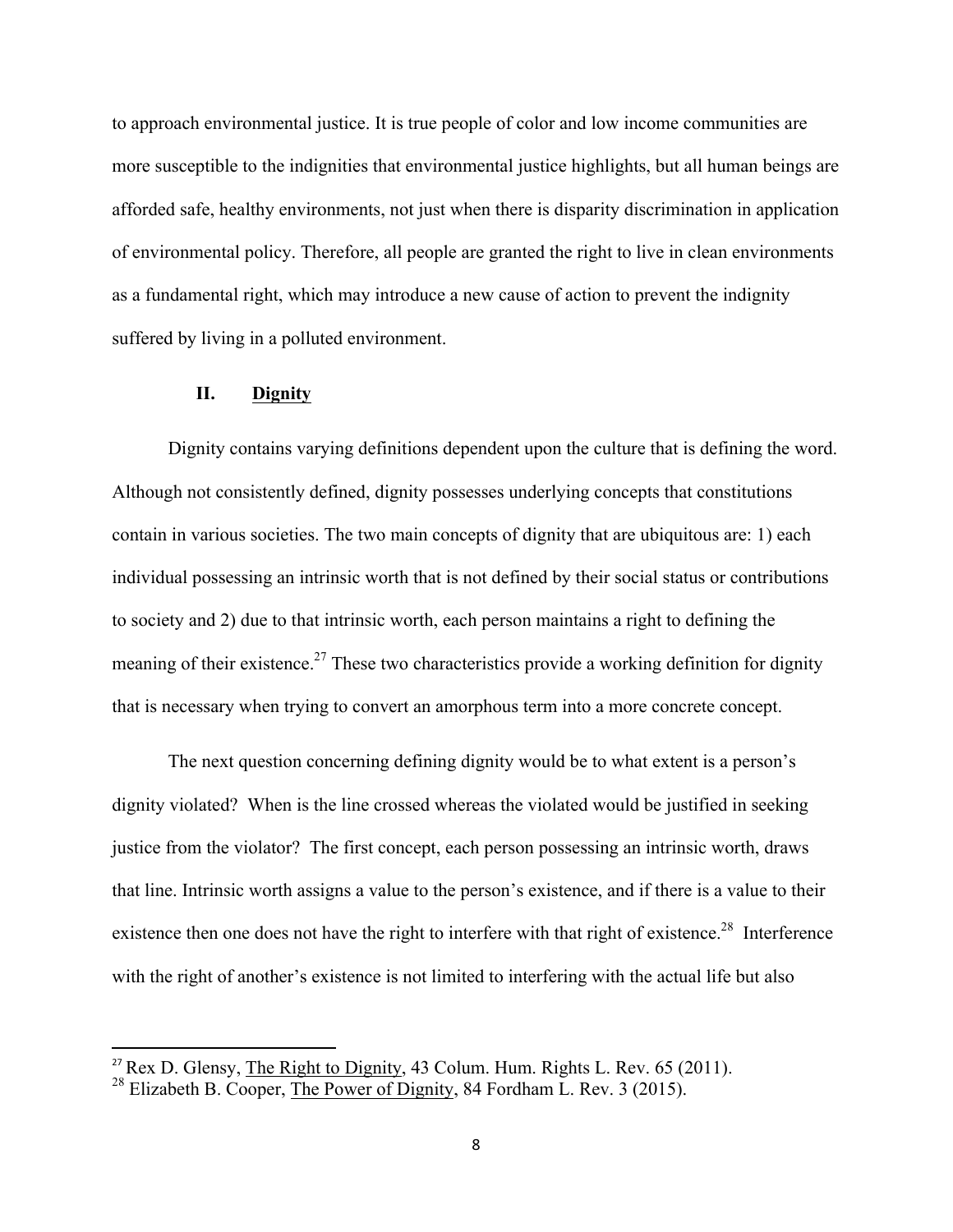interfering with the right of the person to define their life.<sup>29</sup> This interference upon defining existence is manifested in any form of oppression, subjugation, violations of privacy, or simply put, enforcing one's will upon another. Many will agree that people should respect dignity as a fundamental tenant just like liberty or justice. However, governments rarely codify dignity into law due to its vague perception. Therefore, the most effective way to define dignity is to examine what a situation looks like when dignity is removed and see how different courts will apply dignity when dignity is incorporated in their constitutions.

To provide a more concrete understanding of dignity, it is helpful to see how governments apply dignity in different jurisdictions. By seeing how different jurisdictions apply dignity, one can see an underlying cohesive theme or consistent traits that dignity, no matter who is defining the word, will contain. Then, with these consistent traits, dignity can be applied to new contexts (such as environmental law) to see if it is already being applied conceptually or if it is absent, then how can it best be applied to change the current situation. First, this paper explores how the state of Montana utilizes dignity in its constitution. Then, dignity as a constitutional right will be analyzed from an international perspective in Germany.

#### **A. Montana**

"The plain meaning of the dignity clause commands that the intrinsic worth and the basic humanity of persons may not be violated."<sup>30</sup>

In 1972, the state of Montana ratified a new state constitution that recognized all human beings to possess dignity. Article II of the Montana state constitution provides:

 $\frac{^{29}}{^{30}}$  <u>Id</u>. at 75.<br><sup>30</sup> Walker v. State, 68 P.3d 872, 884 (Mont. 2003).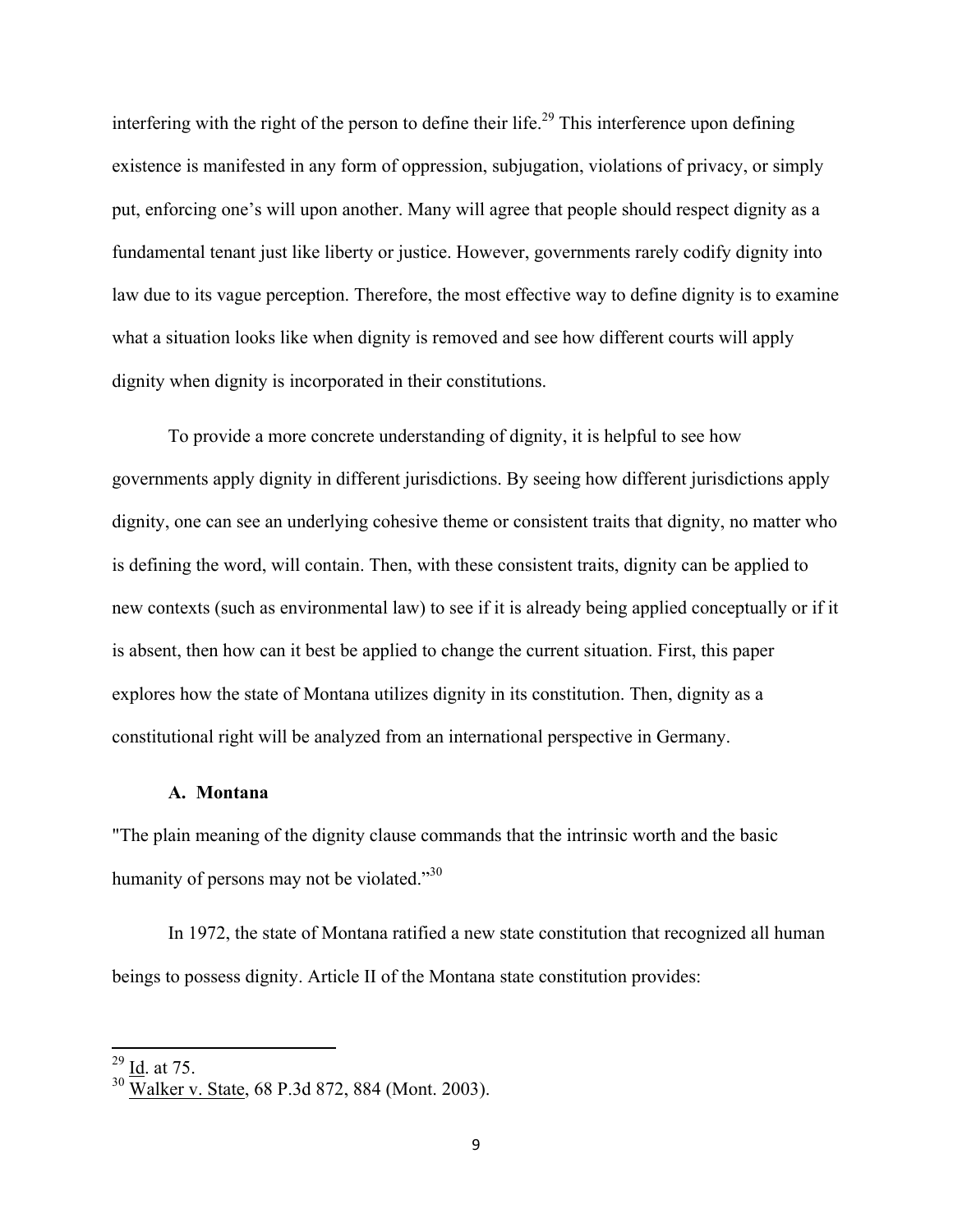Section **3. INALIENABLE RIGHTS.** All persons are born free and have certain inalienable rights. They include the right to a clean and healthful environment and the rights of pursuing life's basic necessities, enjoying and defending their lives and liberties, acquiring, possessing and protecting property, and seeking their safety, health and happiness in all lawful ways. In enjoying these rights, all persons recognize corresponding responsibilities.<sup>31</sup>

Section **4. INDIVIDUAL DIGNITY.** The dignity of the human being is inviolable.

No person shall be denied the equal protection of the laws. Neither the state nor any person, firm, corporation, or institution shall discriminate against any person in the exercise of his civil or political rights on account of race, color, sex, culture, social origin or condition, or political or religious ideas.<sup>32</sup>

Within Montana's constitution article two sections three and four emphasize a core concept of human beings possessing intrinsic value and the right to not have another infringe upon that value. More specifically, section three identifies the inalienable rights a person has; a right to a clean environment, pursuit of necessities, safety, health and happiness. There is also a duty placed upon the individual to recognize that others possess the same rights by stating, "[I]n enjoying these rights, all persons recognize corresponding responsibilities." Montana has developed a constitution that defines dignity as an intrinsic value every human being possesses, and strictly prohibits another from interfering with the expression of that value. Intrinsic worth is assumed to all, even those that are not providing value to society which is most likely the best way to understand the significance of dignity as was seen in the Montana case *Walker v. State. 33*

<sup>&</sup>lt;sup>31</sup> Mont. Const. art. II, § 3.<br><sup>32</sup> Mont. Const. art. II, § 4.<br><sup>33</sup> Walker, 68 P.3d 872.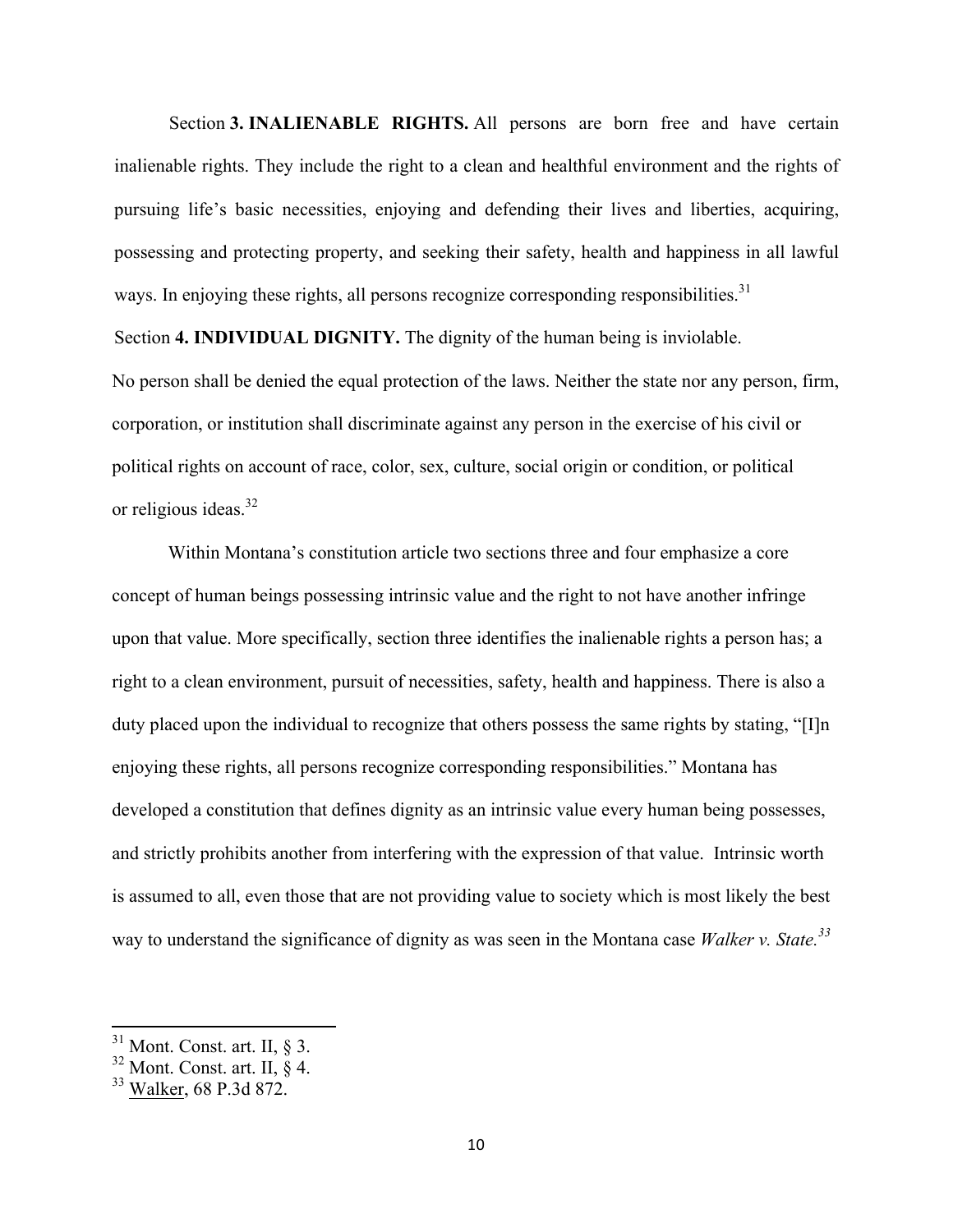*Walker v. State* provides a clear example of how the court in Montana applies dignity as a legal concept. In *Walker*, the Supreme Court of Montana held that prison officials violated a prison inmate's right to dignity by subjecting certain inmates to deplorable living conditions. The living conditions found to be in violation of human dignity consisted of, "filthy, uninhabitable cells. These inmates testified that the cells commonly had blood, feces, vomit and other types of debris in the cells they were forced to inhabit. One inmate recounted an instance where he was placed in a cell with human waste rubbed all over the walls and vomit in the corner. He claims the corrections staff ignored his complaints and told him to 'live with it.'" 34 Furthermore, the correctional officers passed food through the same hatch in which they passed toilet brushes and often placed the unwrapped food on the dirty hatch. The court also included the testimony of an inmate and the psychological burden this behavior presented, "My feeling of worth, you know, was just-I didn't feel worth anything, you know, I didn't want to-I didn't want to carry on. When I finally went to the mental health block [in Max], I didn't care whether I lived or died… It'seating like a dog, eating your food off the ground, and really, you know, you don't even feel human after a while... $^{35}$ 

The living conditions the correctional officers subjected the inmates to violated Montana's dignity clause. Although they were inmates, they were still human beings, which qualifies them to maintain an intrinsic value. The intrinsic value allows the individual to "pursue life's basic needs" along with "seeking their safety, health and happiness." The correction officers treating the inmates as animals displayed a violation of the second concept of dignity,

 $34$  <u>Id</u>. at 883.

 $35$  Id. at 884.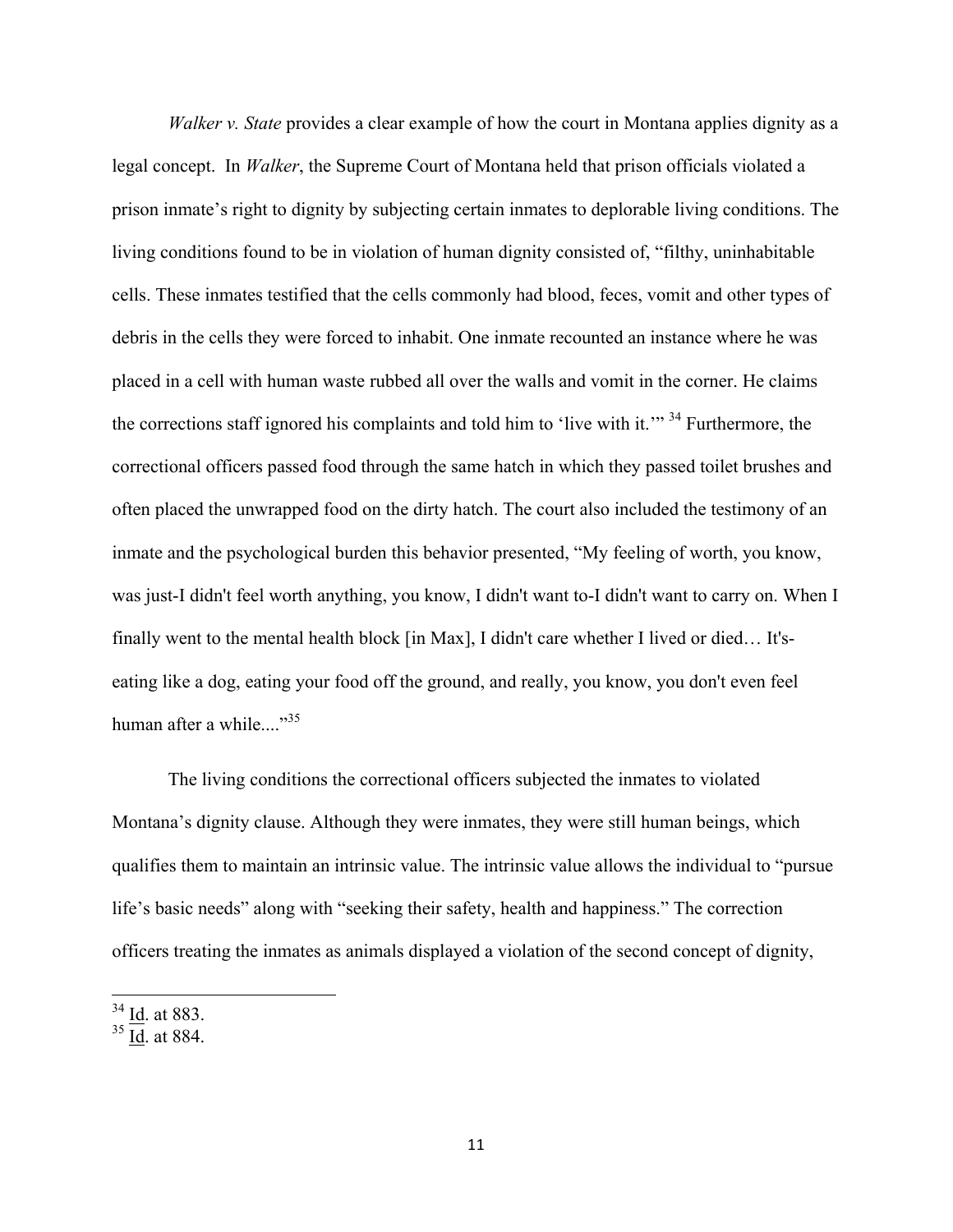the right to define the meaning of your own existence. By treating the inmates as less than human, the officers ignored the inmates' intrinsic human worth and subjected them to their will, clearly against the will of the inmates and therefore interfering with the inmates right to define their own existence.

### **B. Germany**

After the events of World War II, Germany responded to the atrocities caused by the Nationalist party by drafting a constitution that made the concept of dignity a concrete legal principle. We are all aware of the indignities particular groups suffered at the will of the Nazis that provides the most powerful and clear example of what occurs in the absence of dignity. The events that occurred fit into the two-part concept of every human being possessing an intrinsic value, and then the interference upon that right of the individual to define their existence. Because of this experience and the desire to prevent it from occurring again, Germany defined dignity, as drafted in the German Basic Law, is not only a right to the individual but also a duty of the state to provide the basic requirements needed to insure everyone lives a dignified existence.<sup>36</sup> Article 1 of the German Basic Law states;

Art. 1 of the Basic Law of the Federal Republic of Germany

- i. Human dignity shall be inviolable. To respect and protect it shall be duty of all state authority.
- ii. The German people, therefore, acknowledge inviolable and inalienable human rights as the basis of every community, of peace and of justice in the world.
- iii. The following basic rights are binding on legislature, executive, and judiciary as directly valid law<sup>37</sup>

 <sup>36</sup> http://nujslawreview.org/wp-content/uploads/2016/12/christoph-enders.pdf

<sup>&</sup>lt;sup>37</sup> German Basic Law, Article 1.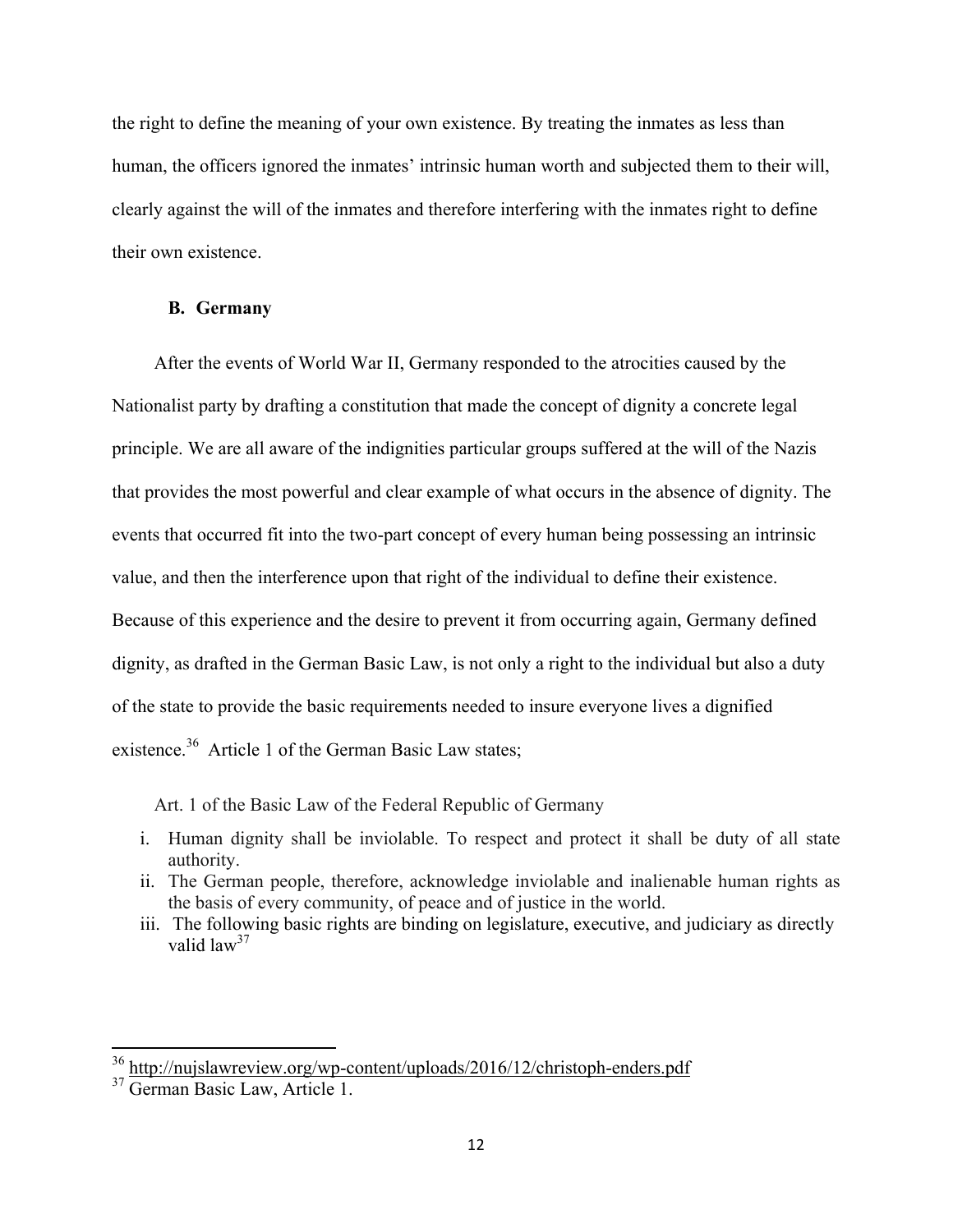But what does dignity mean in German Basic Law? Dignity also incorporates the principles of intrinsic worth that prohibits any actor from violating. Germany prioritizes dignity to an extent not commonly experienced as was seen when the German legislature passed the German Aviation Security Act. The German Aviation Security Act permitted the German armed forces to shoot down hijacked airplanes*,* containing innocent individuals that had the potential to be used as weapons. Challengers to the law filed a complaint and the Court held;

§ 14.3 of the Aviation Security Act is incompatible with the fundamental right to life and with the guarantee of human dignity to the extent that the use of armed force affects persons on board the aircraft who are not participants in the crime. By the state's using their killing as a means to save others, they are treated as mere objects, which denies them the value that is due to a human being for his or her own sake<sup>38</sup>

The German courts put a higher emphasis on the intrinsic worth concept of dignity than displayed by most other courts. The court refused to quantify the value of life in a pragmatic, utilitarian manner. Furthermore, the court did not want to contribute to the second concept of defining violations of dignity by interfering with the right of the innocent individuals to define their existence. People can make reasonable moral arguments for or against the court's holding, which highlights the difficulties that can arise when applying dignity as a legal concept.

Moving forward with this brief analysis of defining dignity was necessary to understand how dignity can be applied to American jurisprudence when dignity is not applied to an already established legal principles that maintain a similar two-part concept of dignity. If we are to assume every human being possesses intrinsic worth, then we are to also assume they have a right to define their existence without undue interference.

# **III. Dignity and Substantive Due Process**

 <sup>38</sup> http://nujslawreview.org/wp-content/uploads/2016/12/christoph-enders.pdf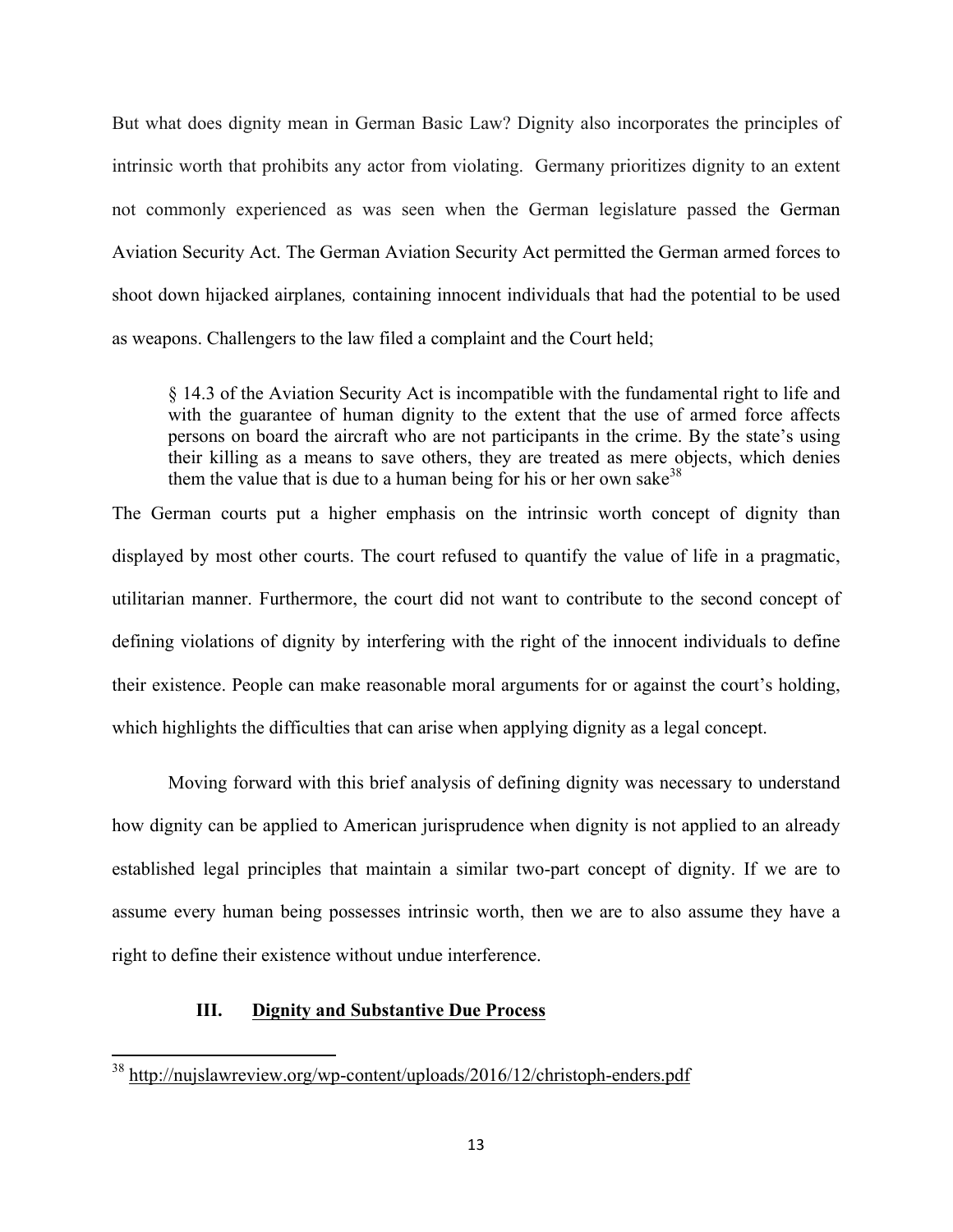The due process clause of the fourteenth amendment protects against infringement upon an individual's personal liberties by a state action. More specifically the language of the fourteenth amendment reads,

All persons born or naturalized in the United States, and subject to the jurisdiction thereof, are citizens of the United States and of the State wherein they reside. No State shall make or enforce any law which shall abridge the privileges or immunities of citizens of the United States; nor shall any State deprive any person of life, liberty, or property, without due process of law; nor deny to any person within its jurisdiction the equal protection of the laws.<sup>39</sup>

The equal protection clause of the fourteenth amendment protects an individual's dignity by ensuring that a government entity will not infringe upon their rights in a manner that intentionally discriminates upon them. On the other hand, the Supreme Court interprets the due process clause in two different manners. The first involves a procedural right that ensures the state will not deprive an individual of life, liberty or property without due process. The other, substantive due process, is not as easily defined.

### **A. The Substantive Due Process Clause**

The substantive due process clause protects an individual's fundamental rights from state interference.40 Fundamental rights are rights that are intrinsic to humanity that the government cannot infringe upon without a compelling reason.<sup>41</sup> These rights highlight the concepts of freedom of autonomy and privacy, to make decisions regarding choices that are personal and intimate, such as decisions regarding procreation and child rearing.<sup>42</sup> More specifically,

<sup>&</sup>lt;sup>39</sup> U.S. Const. amend. XIV.<br><sup>40</sup> Obergefell, 135 S. Ct. at 2616.<br><sup>41</sup> Id. at 2616.

 $42$  Planned Parenthood of S.E. Pennsylvania v. Casey, 505 U.S. 833, 851 (1992).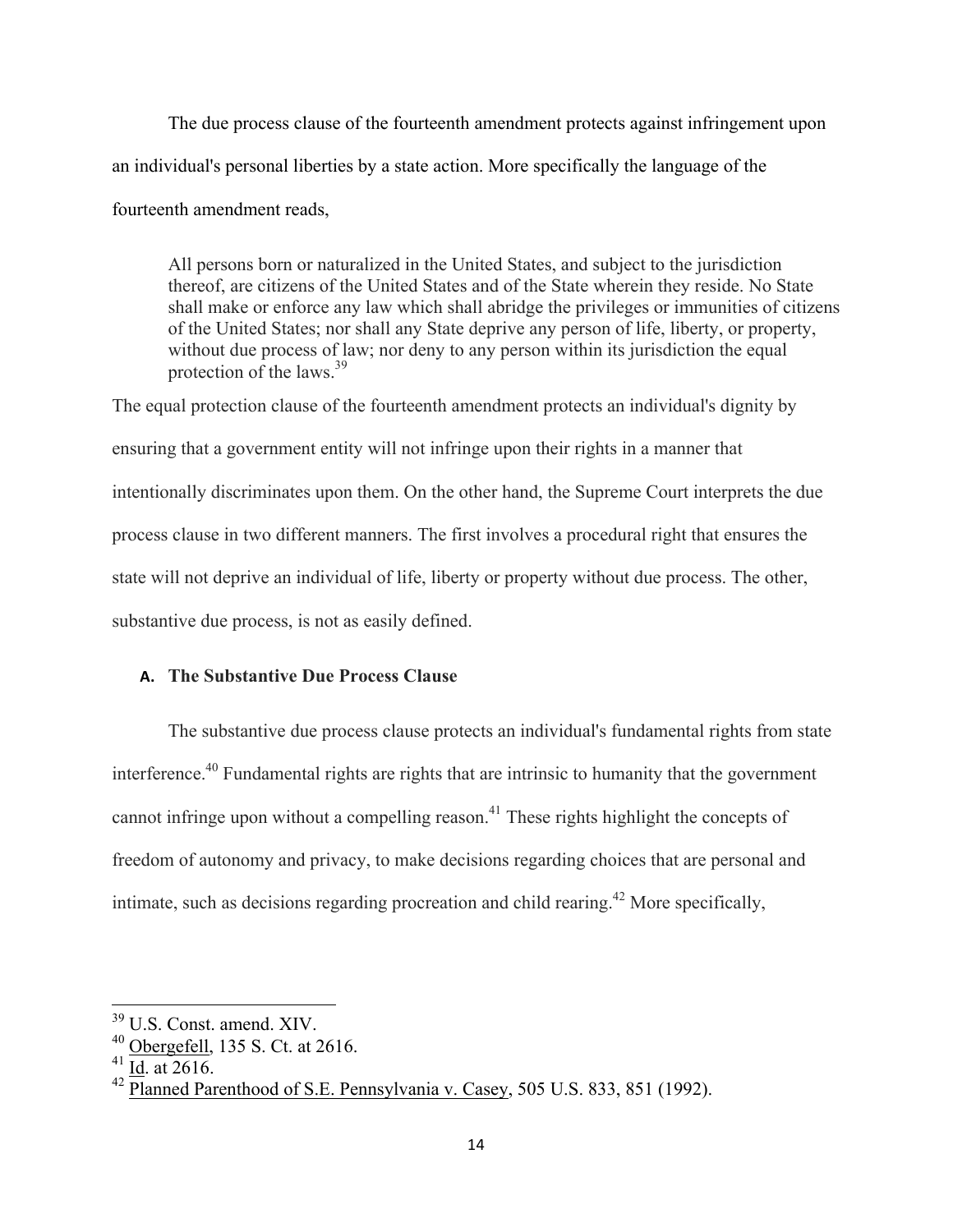examples of fundamental rights protected by the substantive due process clause include a woman's right to choose an abortion and a right to marriage.

The Supreme Court explained the concept of a substantive right to due process in *Griswold v. Connecticut*. <sup>43</sup> There, the issue the Court faced was the state of Connecticut's law banning the use of contraceptives.<sup>44</sup> The Supreme Court held this ban violated a right to privacy that is not explicitly stated in the constitution.<sup>45</sup> The Court reasoned there was a right to privacy implied throughout the constitution, emanating from the bill of rights and the first, fourth, fifth and ninth amendments.<sup>46</sup>

The Court next applied the substantive due process right to privacy to issues related to procreation. In *Roe v. Wade* and *Planned Parenthood v. Casey*, the Court recognized a woman's right to choose whether she wanted to have an abortion was a fundamental right protected by the fourteenth amendment's substantive due process clause.47 The court also applied the right to privacy in sexual relations between two consenting adults and struck down state anti-sodomy  $\frac{1}{2}$ laws<sup>48</sup>

The history of the Court and the  $14<sup>th</sup>$  amendment substantive due process clause has evolved in recognizing a right to privacy and a right to make personal choices regarding matters that are intimate and personal in nature. The most recent and significant Supreme Court case involving fundamental rights is the *Obergefell v. Hodges* decision. This case is known for granting same sex couples the right to marry, however, the Court's analysis and recognition of

<sup>&</sup>lt;sup>43</sup> Griswold v. Connecticut, 381 U.S. 479 (1965).<br>
<sup>44</sup> Id.<br>
<sup>45</sup> Id. at 483-85.<br>
<sup>47</sup> Casey, 505 U.S. at 851.<br>
<sup>48</sup> See, Lawrence v. Texas, 539 U.S. 558 (2003).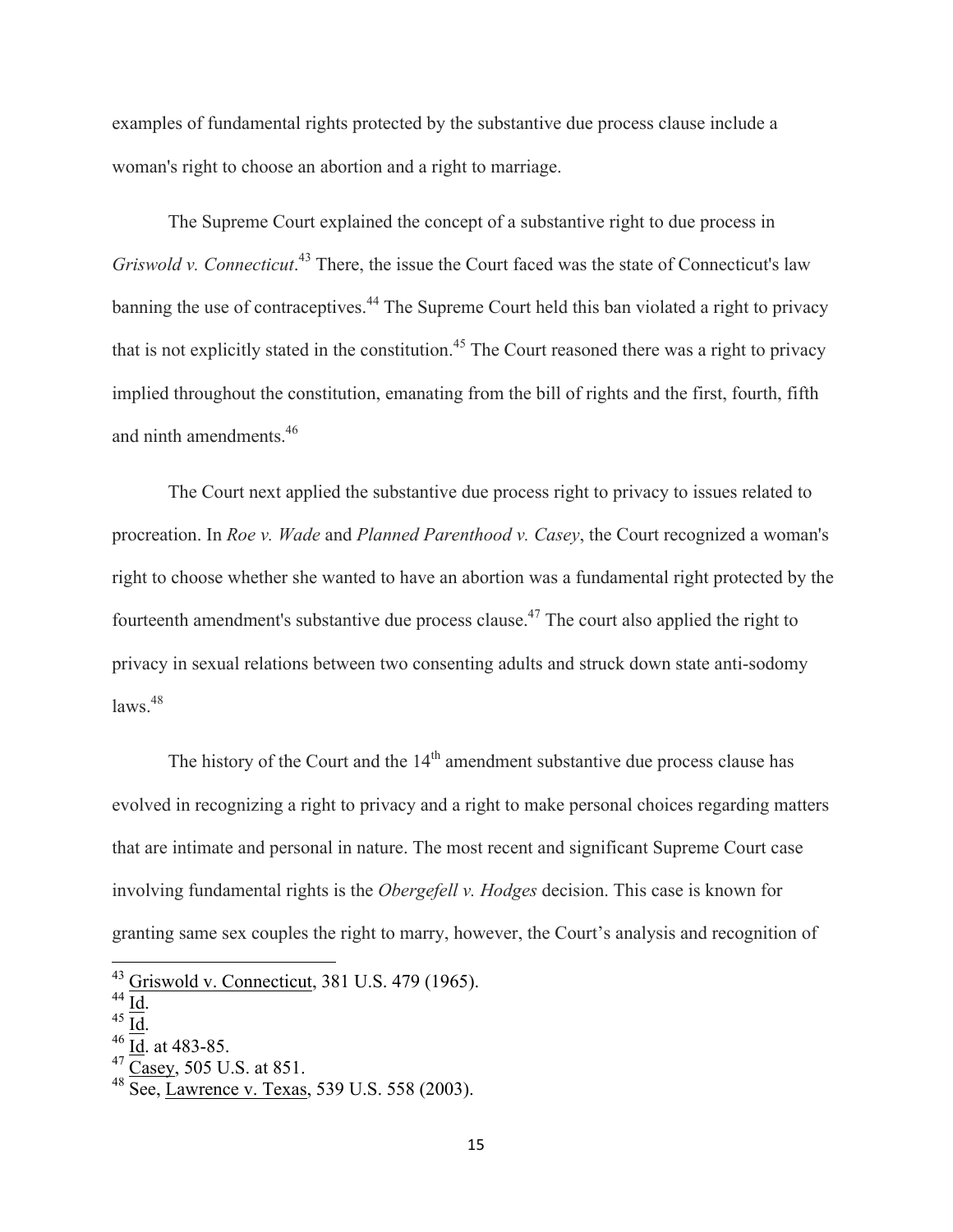dignity throughout the opinion may provide a more expansive application to privacy and dignity rights.

### **B. Obergefell v. Hodges**

The Court has interpreted the fourteenth amendment to protect rights that not only relate to issues of sex, intimacy and marriage, rather it takes a broader interpretation as protecting liberties that are fundamental such as "... certain personal choices central to individual dignity and autonomy, including intimate choices that define personal identity and beliefs."<sup>49</sup> Throughout time, what the Court defines as a fundamental right has taken a broader definition, not just to incorporate certain acts such as sex and marriage, but principles of liberty, dignity and autonomy that are intrinsic to all human beings' right to privacy or a right to live without a state entity infringing upon that privacy. The most recent and significant development in the application of substantive due process was the *Obergefell v. Hodges* case. Here, the Court held a state cannot proscribe same sex marriage by consenting adults.<sup>50</sup> The court recognized a person's right to make certain decisions that are intimate and personal in nature, decisions that shape a person's sense of self and identity, but the question is how does this decision broaden the definition of fundamental rights? Or, is this opinion just another strictly defined application of a fundamental right to address what has been an evolving social justice movement that was bound to happen?

To answer either question, one must look at the language used within the opinion and the Court's application of the facts to the legal principles. The *Obergefell* case consists of James

 $^{49}_{50}$  Obergefell, 135 S. Ct. at 2597.<br> $^{50}$  Id.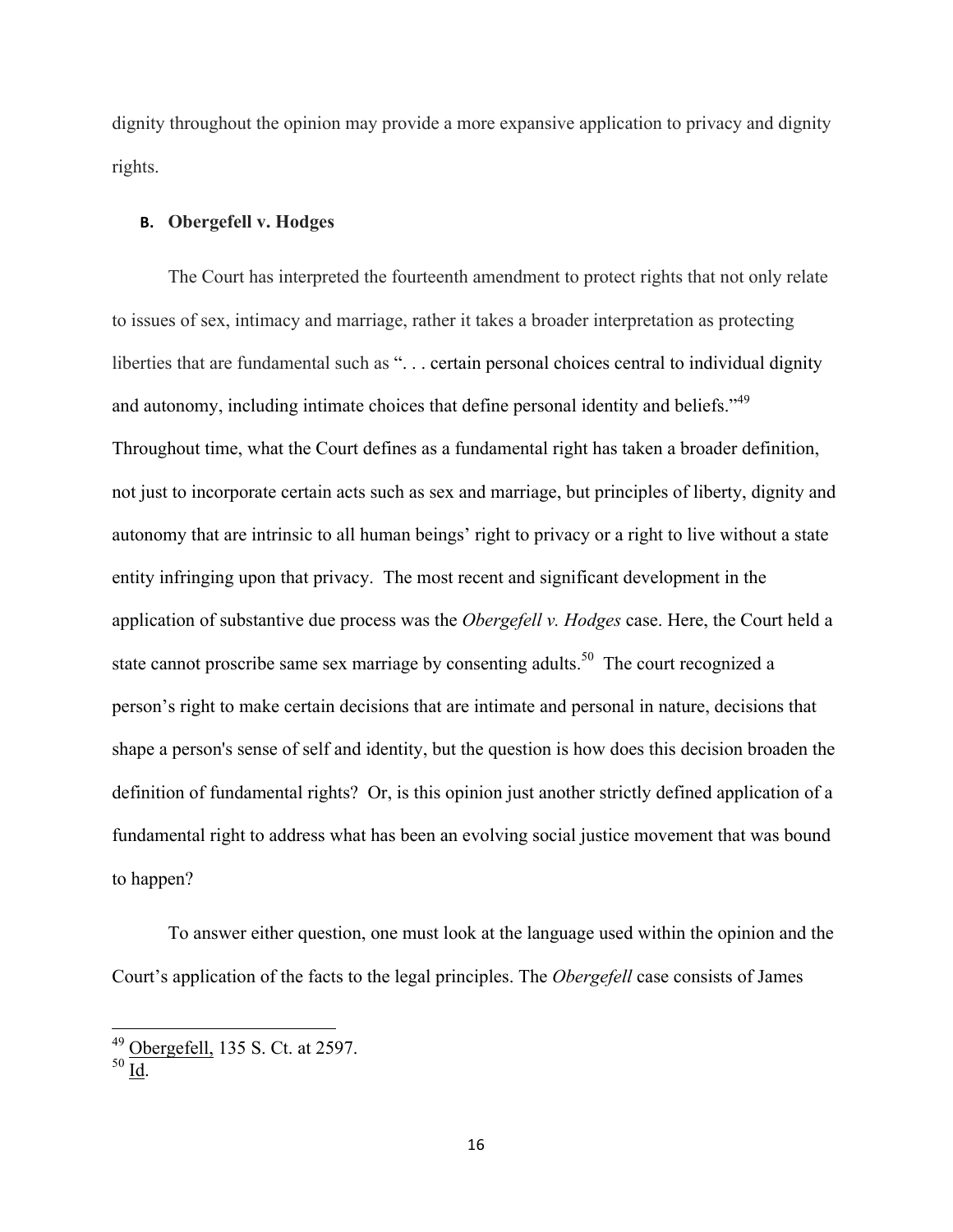Obergefell and his partner, John Arthur. They were together for more than two decades until Arthur was diagnosed with amyotrophic lateral sclerosis, or ALS. The couple wanted to marry before Arthur passed, therefore they traveled from Ohio to Maryland, where same sex marriage was legal. Three months after the marriage Arthur died, and Ohio law does not permit listing of Obergefell as the surviving spouse on Arthur's death certificate.

Before the Court forwards its legal analysis, it addresses the history of the issue, marriage, which may be just as significant as the opinion itself when understanding how the Court defines fundamental rights. In this brief historical overview of marriage in the United States, the Court focuses upon the relationship between the two individuals and the social status' in relation to one another. For example, the Court begins its historical depiction of marriage by defining the status of women; "marriage was once viewed as an arrangement by the couple's parents based on political, religious, and financial concerns; but by the time of the Nation's founding it was understood to be a voluntary contract between a man and a woman."<sup>51</sup> Then, the Court recognizes that as the role of women changed in society, so did the institution of marriage as a "single male-dominated legal entity."<sup>52</sup> The role continued to evolve as women gained legal and political rights, and more significantly, society began to "understand that women have their own equal dignity of law as coverture was abandoned."<sup>53</sup> Marriage was no longer seen as one person maintaining dominion over the other, it was individuals expressing and defining the terms of their life on their own terms. A woman was no longer subjected to the will of her father and then her husband, she has an independence and a right to define her existence, a private right to determine how she will live. The Court then states the development of the institution of marriage

 $rac{51}{52}$  <u>Id</u>. at 2595.<br> $rac{52}{10}$  Id. at 2597.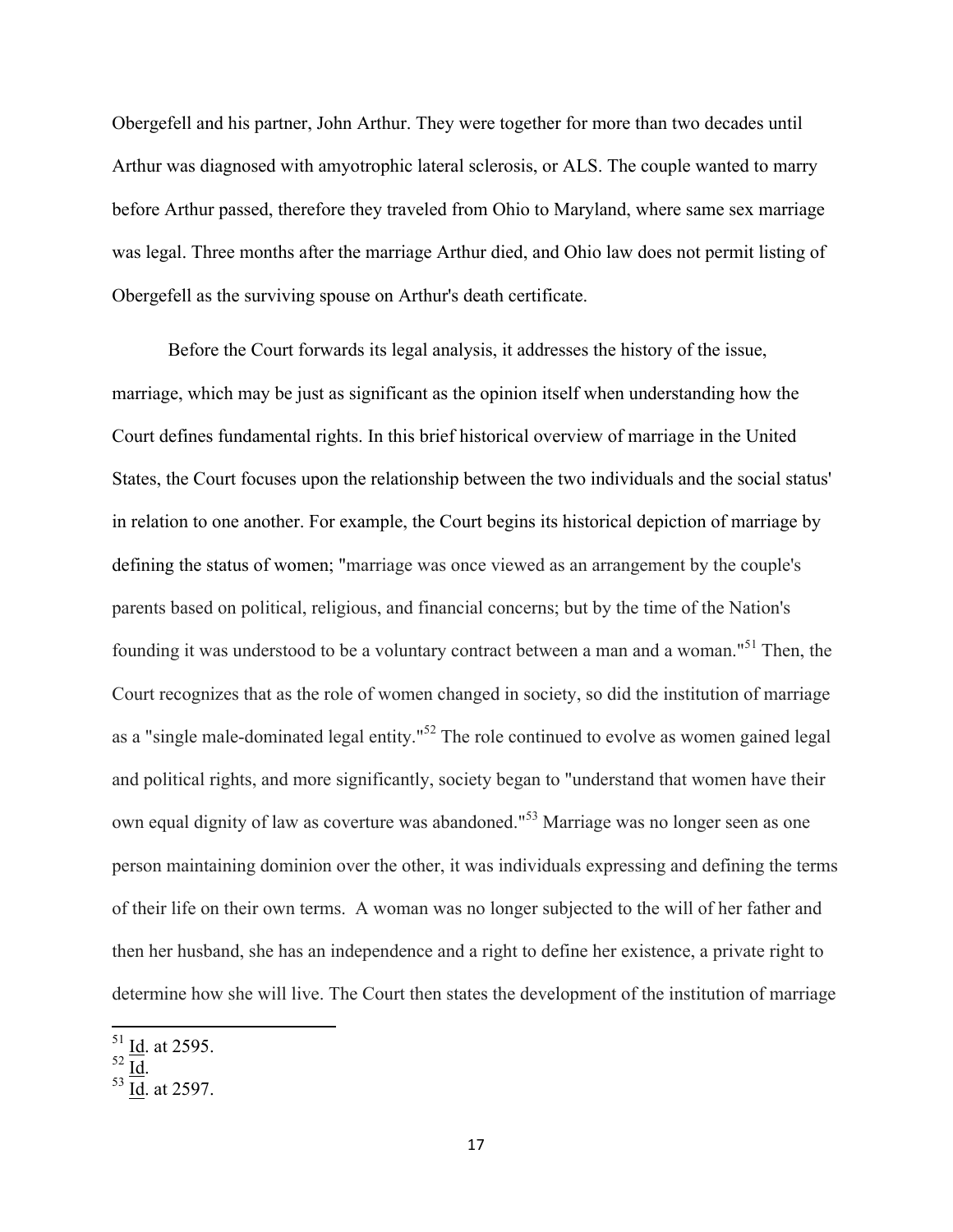in a context of women having dignity in society "have strengthened, not weakened, the institution of marriage. Indeed, changed understandings of marriage are characteristic of a Nation where new dimensions of freedom become apparent to new generations, often through perspectives that begin in pleas or protests and then are considered in the political sphere and the judicial process."<sup>54</sup>

The significance of the Court to describe the evolution of marriage in conventional man woman arrangement terms is to then draw a parallel between that and same sex marriage. Homosexuality was seen as immoral and sinful; thus society did not consider not only the act of homosexuality but also the act of same sex marriage to be contrary to the morals and values of American society. Therefore, just as society did not consider women as equals to men in their status within society, homosexuals were also not afforded the dignity to define their existence, being subjected to another's will. The Court then describes the changes to the social status of homosexuals, the political and cultural movements and their eventual acceptance in society. As tolerance for homosexuals grew, so did the movement for a fundamental right to marriage. Marriage, in the context of heterosexual marriage, was an institution that benefited from giving one group (women) dignity and a right to define their existence, therefore, using this same logic, the institution of marriage will also benefit from providing homosexuals access to what is already a fundamental right.

The Court moves forward in its opinion to determine if a state by proscribing same sex marriage violates the substantive due process clause. The analysis of the right to marriage is based upon four principles that consist of the following; first, the right to personal choice

 <sup>54</sup> Id. at 2595.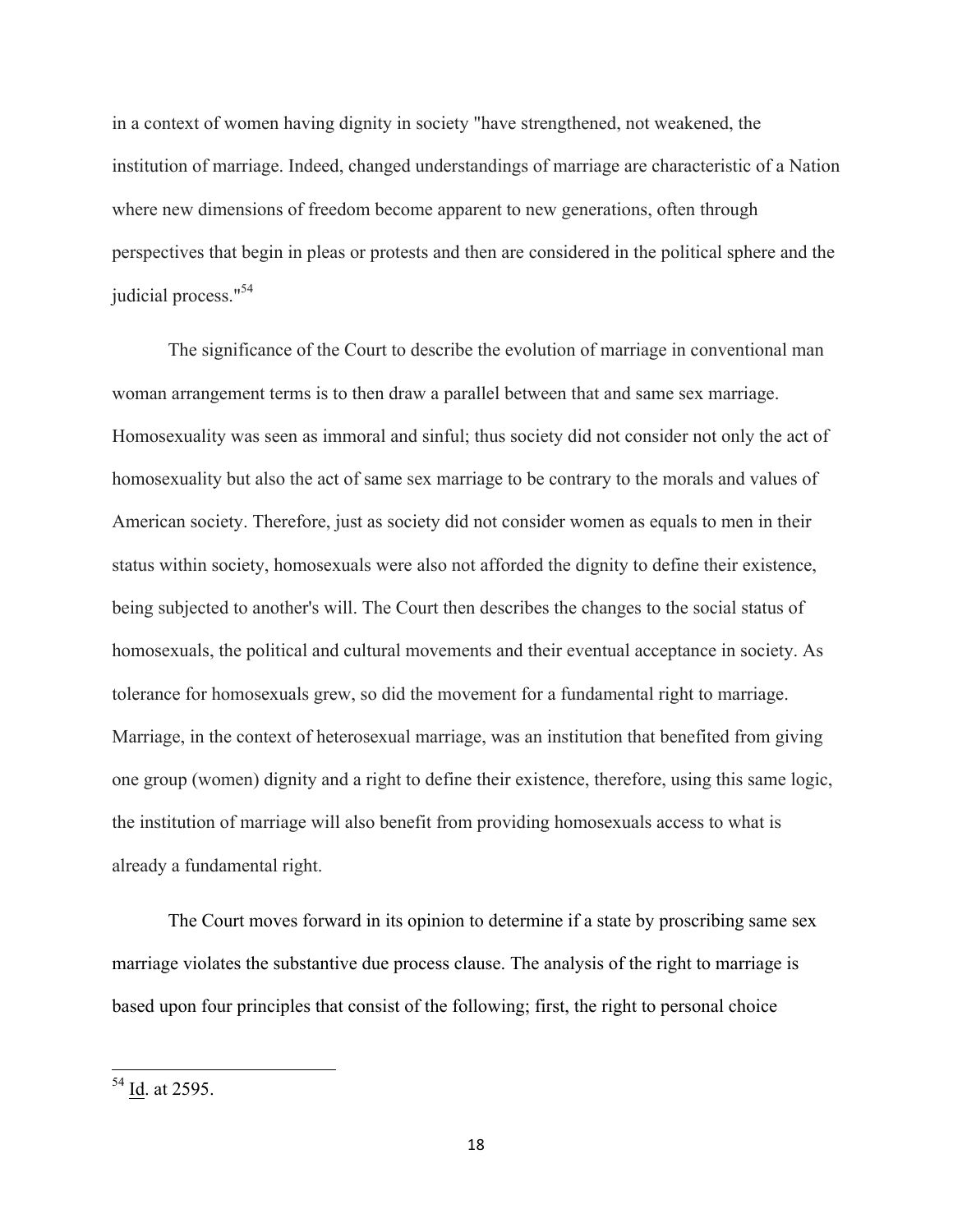regarding marriage is inherent in the concept of individual autonomy; second, the right to marriage is fundamental because it supports a two-person union unlike any other in its importance to the committed individuals; third, protecting the right to marry safeguards children and families and thus draws meaning from related rights of childrearing, procreation, and education; and finally, the Nation's traditions make clear that marriage is a keystone of our social order.<sup>55</sup>

How does marriage as a fundamental right relate to dignity? There are parallels between the concept of dignity as a person possessing an intrinsic worth that provides them a right to define their own existence without interference or infringement from another and the substantive due process right to privacy. The fourteenth amendment guarantees a right to privacy, intimacy, matters that are personal in nature such as who to marry and child rearing. These are basic, fundamental rights that define a person's existence. When a governmental entity interferes upon or allows another to interfere with this right, it strips the individual of their dignity by subjecting the person to the will of another. Obergefell, by the state proscribing who he can or cannot marry, defined his existence and therefore, it stripped him of his sense of intrinsic worth that all human beings are afforded.

The manner in which the infringement occurs is only a factor when determining if a person's right to dignity has been violated. The concerning issue is that an affront to human dignity can take many forms, it is not limited to particular actions such as a law banning same sex marriage, nor does the violation have to be the most egregious act in order to make a valid

 <sup>55</sup> Obergefell, 135 S. Ct. at 2599–601.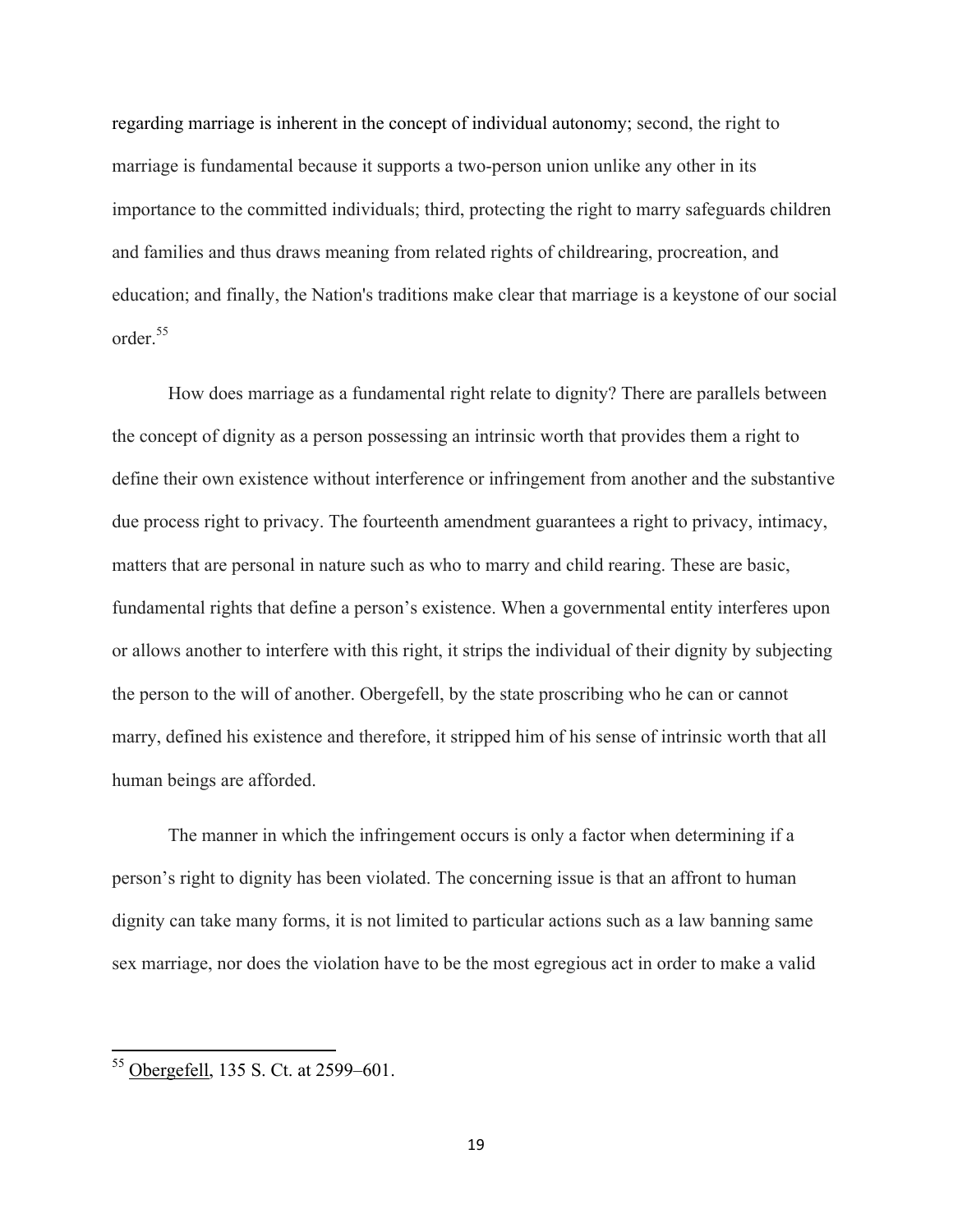claim. The focus is when a state actor takes actions that interfere with another's right to define their existence and therefore offends the intrinsic value that every human being possesses.

# **IV. Infringement Upon Environmental Justice is a Violation Upon Substantive Due Process Rights**

Can violations upon environmental justice infringe upon a fundamental right to a safe environment? Fundamental rights are rights derived from the substantive due process clause of the 5<sup>th</sup> and 14<sup>th</sup> amendments. The rights protected are enumerated in the bill of rights but also extends to "personal choices that are central to individual dignity and autonomy, including intimate choices that define personal identity and beliefs." 56 The Court has incorporated new fundamental rights when there are infringements to individual dignity and autonomy such as rights regarding choices concerning procreation, marriage and sexual intimacy.

As previously discussed, the court has recognized a new fundamental right in *Obergefell v. Hodges*. When the Court recognizes a new fundamental right, it does not have a set formula to determine if a right is fundamental, rather the Court "exercise(s) reasoned judgment in identifying interests of the person so fundamental that the State must accord them its respect."<sup>57</sup> The reasoned judgment the court applied to find same sex marriage as a fundamental right consisted of four principles; marriage is inherent in the concept of individual autonomy, the right to marry is fundamental because it supports a two-person union unlike any other in its importance to the committed individuals, marriage safe guards children and families and thus draws meaning from related rights of child rearing, procreation, education and marriage is a part

<sup>&</sup>lt;sup>56</sup> Obergefell, 135 S. Ct. at 2597.

 $57$  Id. at 2598.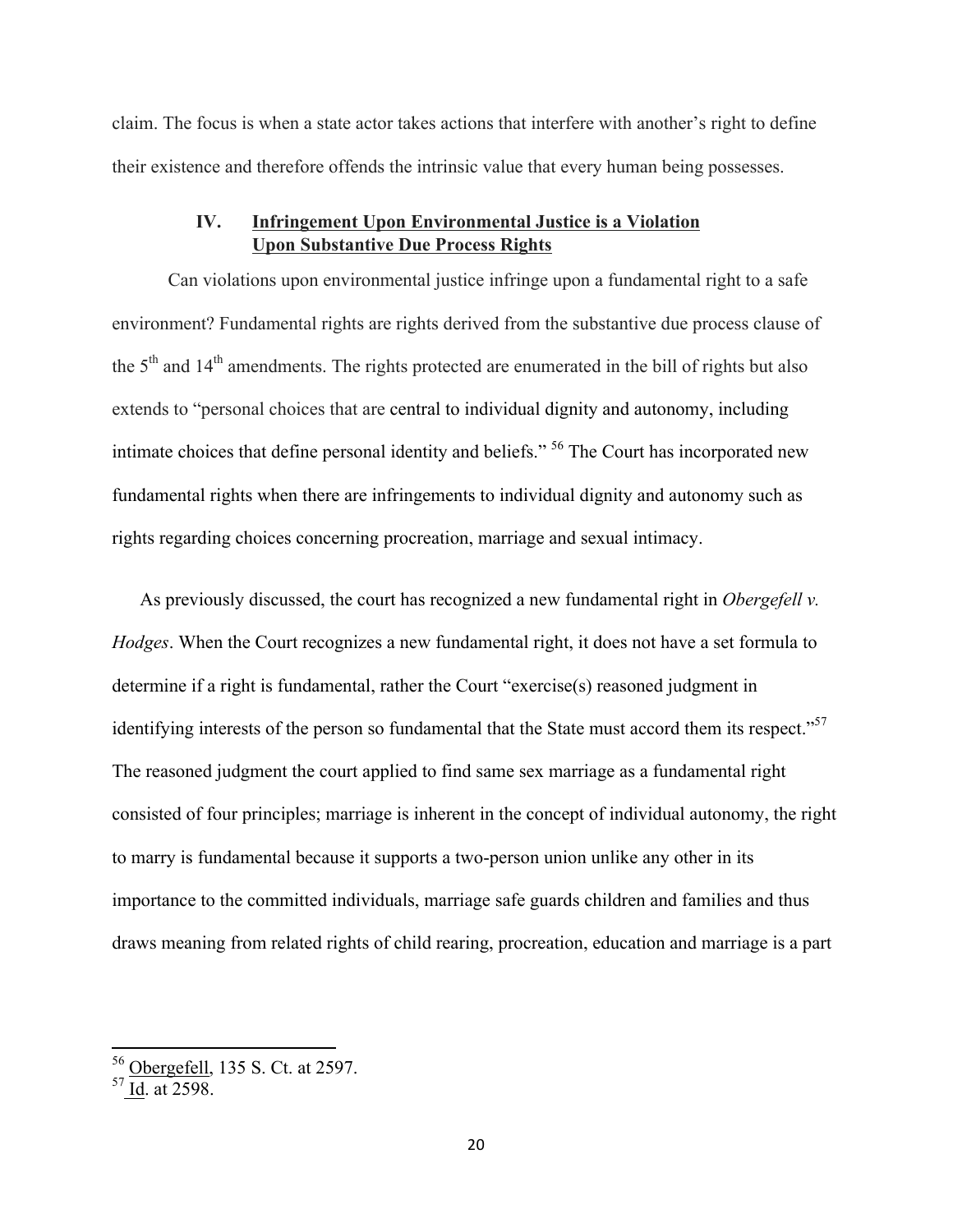of the nation's history and tradition which makes it a keystone of social order.<sup>58</sup> These guided principles provide a framework for analysis that can be applied to other rights, such as environmental justice, to determine if a right is fundamental and thus protected by the constitution's substantive due process clause. The second principle, the right to marry is fundamental because it supports a two-person union unlike any other in its importance to the committed individuals, will not be applied to environmental justice because it is particular to the context of marriage alone.

Applying the legal framework to environmental justice will determine if there is a fundamental right to a healthy and safe environment. The first principle, the right being inherent in the concept of individual autonomy, is the most significant principle due to its relationship to human dignity. In *Obergefell*, the Court found same sex marriage to be inherent in the concept of individual autonomy due to it being among the most intimate choices an individual can make.<sup>59</sup> The premise of autonomy in the Court's explanation is privacy. A choice to marriage is private because the choice to marry "shapes an individual's identity."60 The Court further describes this private and intimate choice shaping the identity because it allows the person to choose the person he or she wants to form an enduring bond with and the two persons together "can find other freedoms, such as expression, intimacy, and spirituality."61

Violations to environmental justice violate human dignity and therefore do not afford the person a right to autonomy and a choice in making decisions that are private, intimate and personal. Dignity defined involves the recognition of everyone possessing intrinsic worth and

<sup>&</sup>lt;sup>58</sup> Id. at 2599-601.

 $\frac{Id}{d}$ . at 2599.<br> $\frac{Id}{d}$ .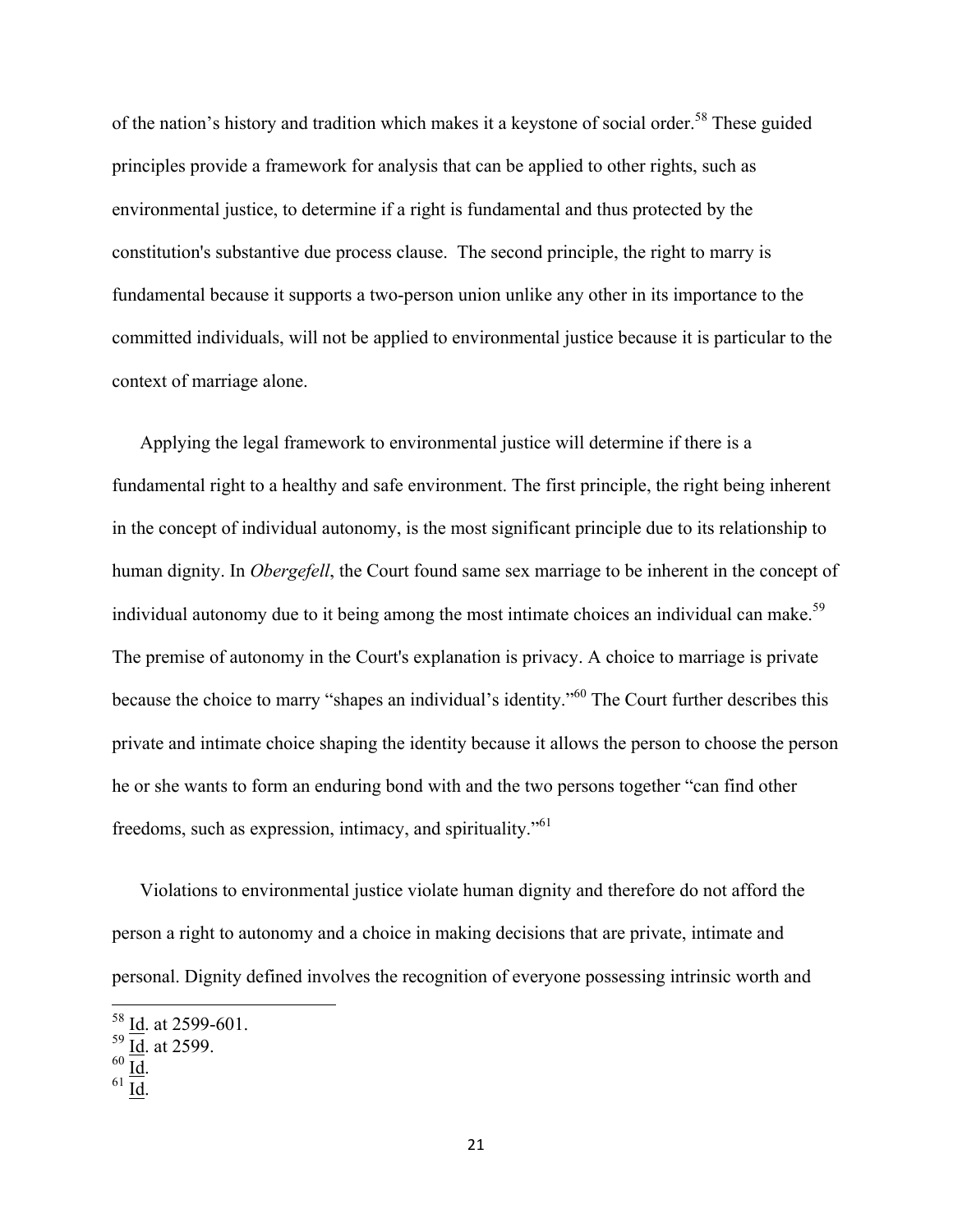that intrinsic worth affords the individual a right to define their existence without that definition being subjected to another's will. This definition is synonymous with the Supreme Court's right to autonomy because of the Courts' emphasis on a person's right to "shape their identity." When the state banned same sex marriage, the state took away the person's right to shape their identity. When the government issues a permit to a corporation that allows them to build a facility that pollutes the environment, it will also prohibit a person from shaping their identity and therefore infringing upon their substantive right to due process. Disasters that result from explosive chemical facilities, health issues caused from toxic air, water pollution from chemical dumping, can result in a variety of health issues that interfere with health and biological development thus intervening with making an autonomous decision upon the most important issue of a person's life; the issue of health and safety for the individual and their family.

The third principle – how marriage safeguards children and families and thus draws meaning from related rights of childrearing, procreation and education – can also be applied to a safe environment. Marriage, the Court explains, provides children with "permanency and stability," which are "important to the children's best interest."<sup>62</sup> The Court also emphasizes the importance of same sex couples and their ability to provide nurturing homes to their children. Hence, by excluding same sex marriage, the state produces harm by not providing stability to the family unit and potentially humiliating the children of same sex couples. $63$ 

Polluted environments are unsafe and that contravenes the Court's principle of providing stability for family units. As previously discussed, families that live outside of vulnerability zones suffer from having lower property values, lower household incomes, and have higher

 $\frac{62 \text{ Id. at } 2600}{\text{ Id. at } 2600}$ 

 $63 \overline{\mathrm{Id}}$ .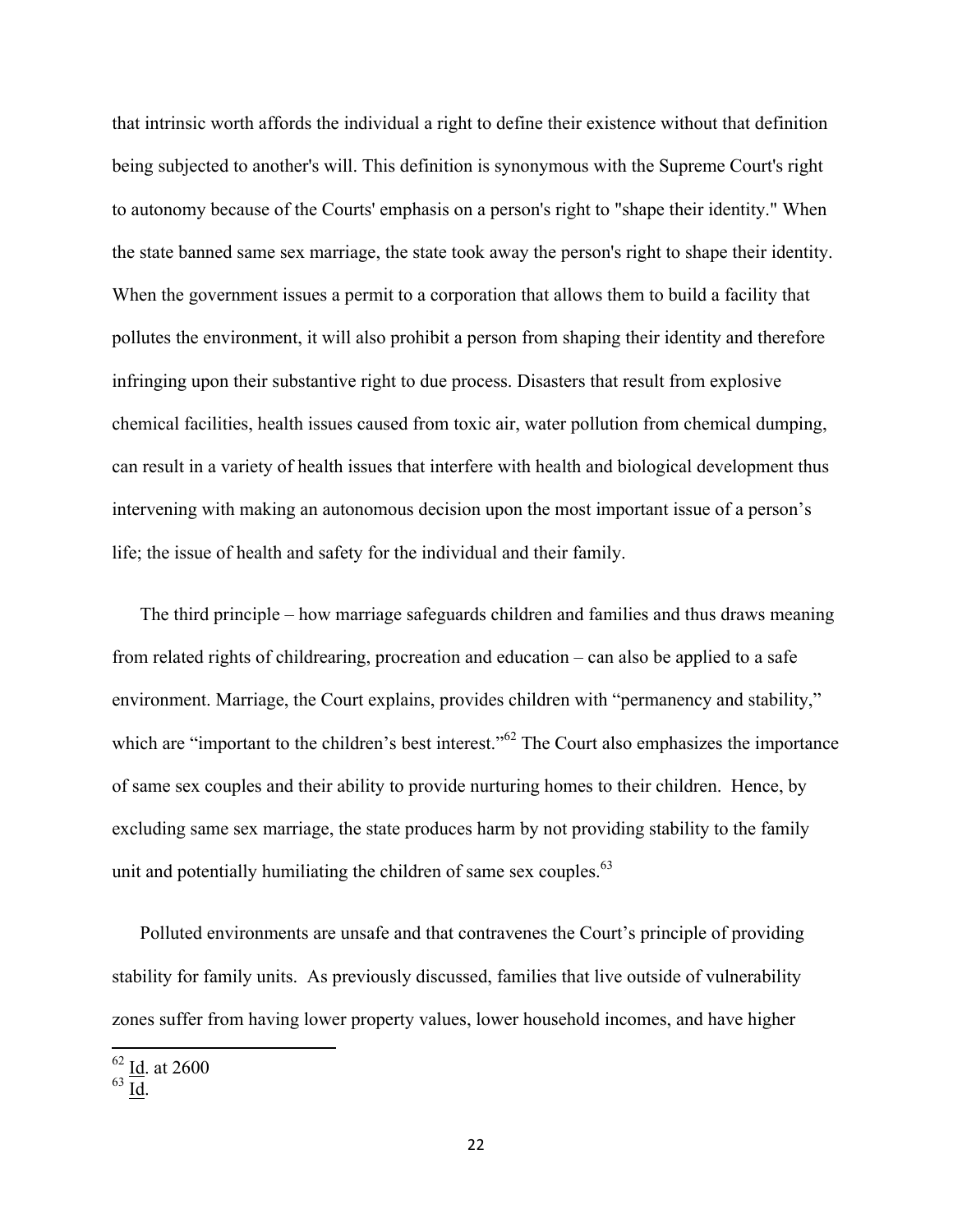poverty rates. The social and economic impact upon family structure that these waste and chemical facilities produce put an unnecessary strain upon the families that live-in neighborhoods outside of vulnerability zones.

The final principle – that marriage is a part of the nation's history and tradition, which makes it a keystone of social order – is more so applicable to a safe environment than is marriage.<sup>64</sup> The most significant explanation the Court provides is cited from Maynard v. Hill, that quoted Alexis de Tocqueville's statement that marriage "is the foundation of the family and of society, without which there would be neither civilization nor progress."<sup>65</sup> American law has supported this view by providing married couple rights to support the family structure such as taxation; inheritance and property rights; rules of intestate succession; spousal privilege in the law of evidence; hospital access; medical decision making authority; adoption rights; the rights and benefits of survivors; and birth and death certificates.<sup>66</sup>

Without the stability of a safe environment, social order becomes compromised. A safe environment is the foundation upon what other fundamental rights are derived from. For example, the fundamental rights of marriage, procreation, and child rearing cannot be realized without health and stability. Those secondary rights will not be as significant to an individual that is exposed to toxins throughout their life and thus potentially develops a medical infirmity or to the community that is exposed to a disaster such as what happed at the Chevron facility. The secondary rights are social constructs we use to define our existence and exercise our right to

 <sup>64</sup> Id. at 2601

 $\frac{65}{66} \frac{\underline{Id}}{\underline{Id}}.$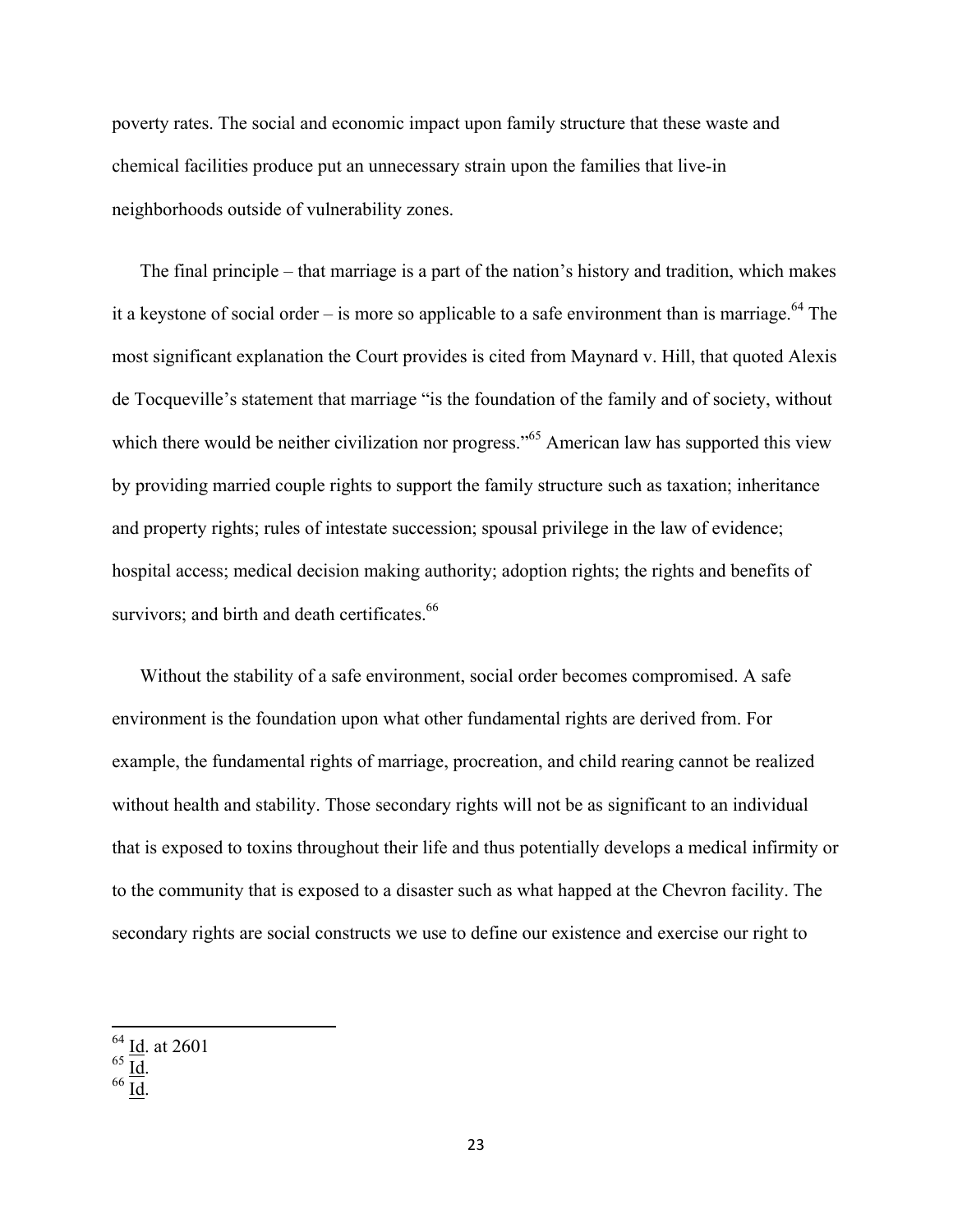dignity, however, the right to a safe environment is primary in maintaining safety of the individual and community and therefore maintaining social order.

Modern Courts are beginning to recognize a fundamental right to a safe environment. In a recent case, *Juliana v. United States*, a federal district court recognized a fundamental right to a climate system capable of sustaining human life. The plaintiffs claimed the federal government's policies regarding greenhouse gas emissions produced by burning fossil fuels created an environment unsustainable for human life. When confronted with the question of whether such a right exists the court reasoned;

In this opinion, this Court simply holds that where a complaint alleges governmental action is affirmatively and substantially damaging the climate system in a way that will cause human deaths, shorten human lifespans, result in widespread damage to property, threaten human food sources, and dramatically alter the planet's ecosystem, it states a claim for a due process violation, To hold otherwise would be to say that the Constitution affords no protection against a government's knowing decision to poison the air its citizens breathe or the water its citizens drink. Plaintiffs have adequately alleged infringement of a fundamental right. $67$ 

 The court in Juliana recognized the significance of a stable environment as the foundation upon what all other fundamental rights are based upon. Without a safe, healthy environment, the right to marriage becomes less significant if the environment maintains risks to health or safety.

The court in Juliana did not dismiss the claims. The argument against the government in this case is broad in regards to the potential harms it presents by the policies that endanger the environment. Environmental justice claims, on the other hand, provided a more direct claim at the harm presented and the people affected by the harm. The neighborhoods and the people affected by chemical waste are clearly identified as is the party that is causing the harm. This will

 <sup>67</sup> Juliana v. U.S., 6:15-CV-01517-TC, 2016 WL 6661146, at \*16 (D. Or. Nov. 10, 2016).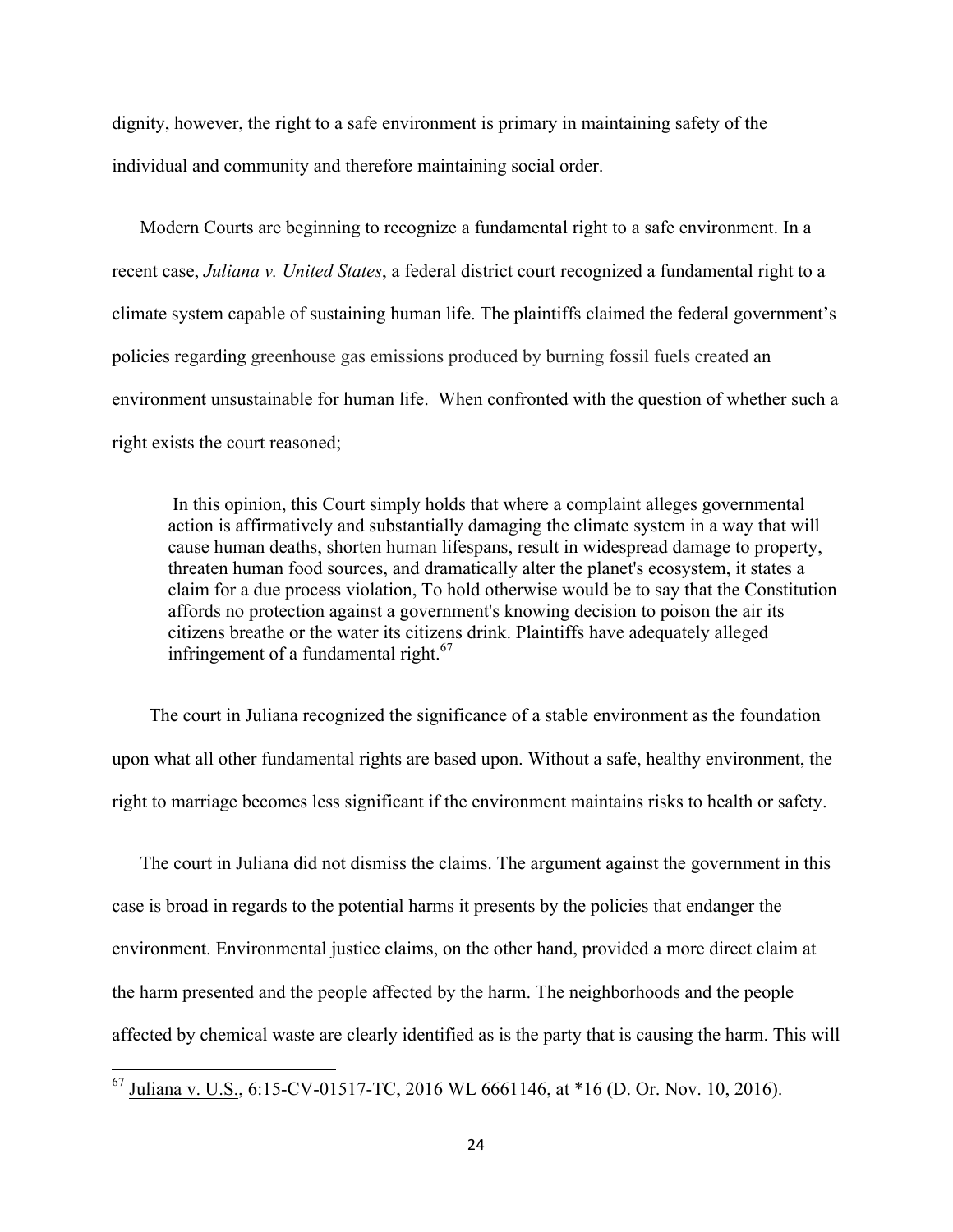provide a more concrete case for an infringement upon substantive due process in cases involving environmental justice than the parties involved in *Juliana*, which made general claims of potential harms against the federal government.

### **V. Conclusion**

While dignity per se may not have a concrete application in American law, due to its amorphous nature it can be applied in legal concepts that are already in use. The intrinsic value that every human being possess grants them a right to define their own existence without being subject to the will of another. This definition of dignity is already applied to cases involving substantive due process but in a subtle manner that the Court is recognizing and applying as a result of the evolving perceptions of dignity and rights in American society as was evident in *Obergefell v. Hodges*. This broadening of the application of dignity may provide new causes of action in violations of dignity, especially in the field of environmental justice.

#### **Bibliography**

- 1. Obergefell v. Hodges, 135 S. Ct. 2584 (2015)
- 2. https://www.epa.gov/environmentaljustice
- 3. http://deohs.washington.edu/environmental-justice
- 4. Environmental Justice and Health Alliance for Chemical Policy Reform, Who's in Danger? Race, Poverty and Chemical Disasters: A demographic Analysis of Chemical Disaster Vulnerability Zones (May, 2014)
- 5. http://www.chej.org/pvcfactsheets/Environmental Justice and the PVC Chemical Indu stry.html
- 6. 42 U.S.C.A. § 2000d (West).
- 7. Alexander v. Sandoval, 532 U.S. 275 (2001)
- 8. S. Camden Citizens in Action v. New Jersey Dept. of Envtl. Protec., 254 F. Supp. 2d 486, 489 (D.N.J. 2003)